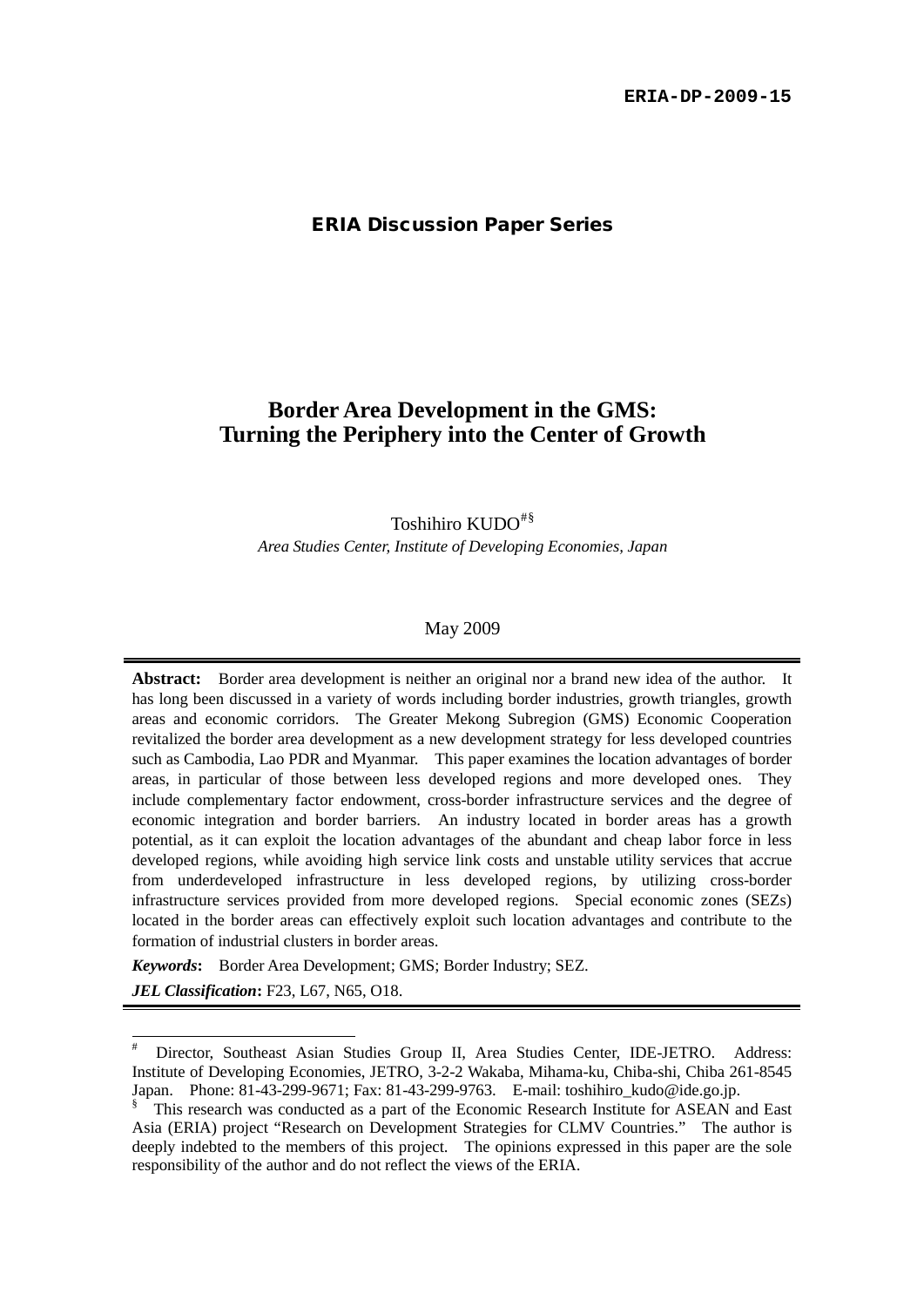## **1. Introduction**

Three economic corridors in the Greater Mekong Subregion (GMS) are emerging as a multi-country transport artery across mainland Southeast Asia. The economic corridor approach was first discussed in the GMS programs in late 1998 as a key means of further developing cooperation in the GMS (ADB, 2001: xi). Three major routes were identified namely, North-South Economic Corridor, East-West Economic Corridor and South-South Economic Corridor. The infrastructure development of these economic corridors has steadily progressed. The North-South Economic Corridor can connect Kunming to Bangkok if the remaining parts of Lao PDR and Myanmar are completed. The East-West Economic Corridor can connect almost all parts of the route except the Myanmar part of approximately 165 km long. Some logistics companies have already started commercial transport services through these economic corridors. For example, Dragon Logistics Co., Ltd., a Japanese-affiliated company, started its cross-border transport services for the route from Bangkok to Hanoi across the second Mekong Bridge connecting Mukdaharn in Thailand and Savannakhet in Lao PDR, taking four days. It also provides further transport services from Hanoi to Guangzhou and Hong Kong via Pingxiang-Lansong's Vietnam-China border gate. These two routes cover the four countries in the GMS.

However, the economic benefits arising from enhanced transport connectivity in the GMS may not be equally enjoyed by all the member countries, regions and cities. For example, increased cross-border traffic between Bangkok and Hanoi utilizing the East-West Economic Corridor may just pass through Lao PDR without bringing any meaningful economic benefit to this landlocked country. On the contrary, the

1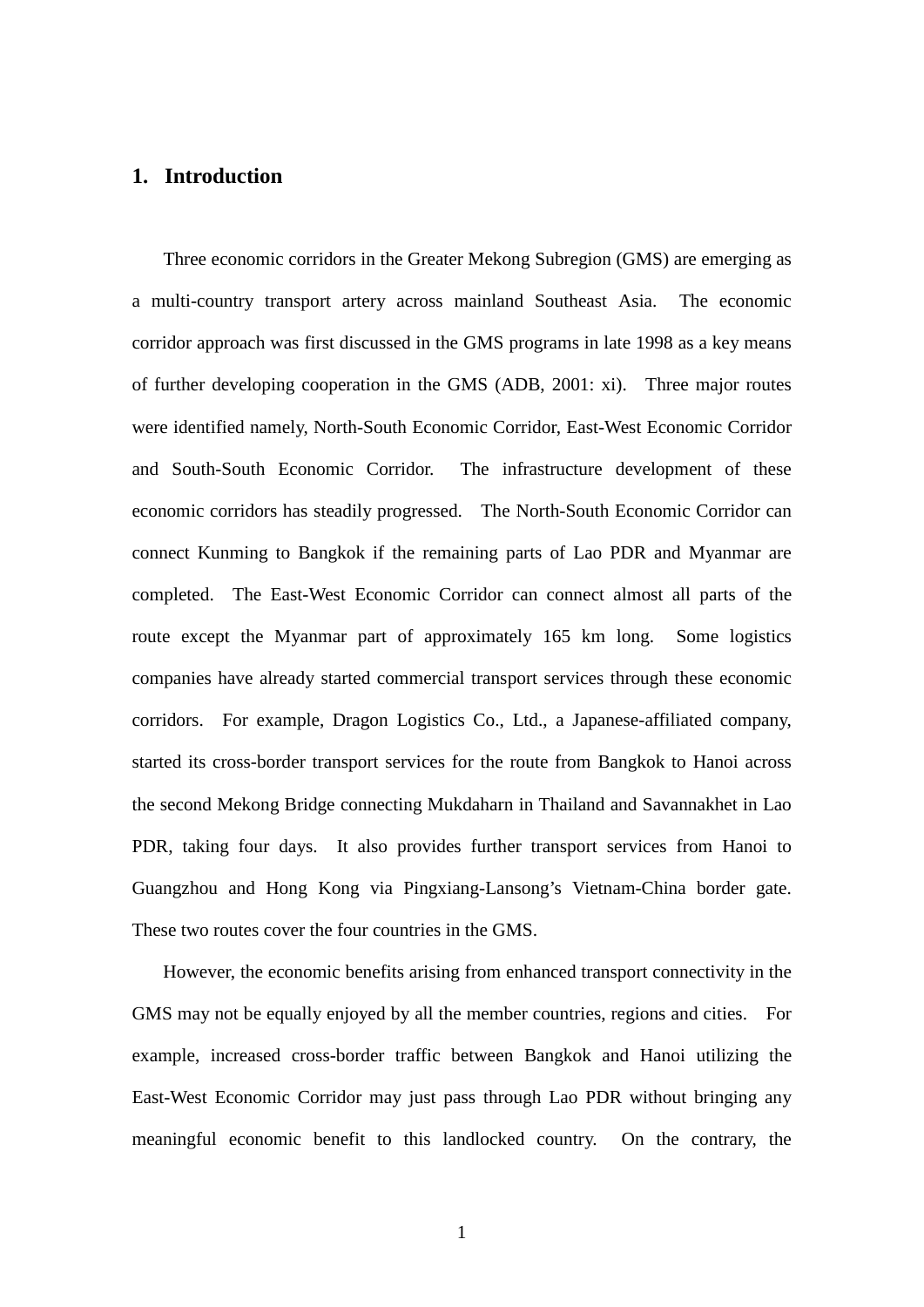increased traffic may become a burden on the Lao government due to the incurred road maintenance costs. Moreover, small and medium cities and towns may also face the possibility of being marginalized under the more integrated regional economy.

How to make the most of economic corridors for the overall economic development of GMS countries remains an important task and challenge, particularly for least developed economies in the region, i.e., Cambodia, Lao PDR and Myanmar. The master plans of economic corridors included the so-called nodes development for industrial clusters as one of the effective measures for this purpose (See ADB's master plan, 2001). GMS countries, less developed regions in particular, will be able to tap the spillover effects of economic corridors into the rest of their economies through such nodes of industrial clusters.

Candidates of locations for nodes development include metropolitan cities such as national capitals, transport hubs and gateways such as sea ports and road and railway junctions, and border areas in the master plan. It seems natural that metropolitan cities including national capitals and transport hubs and gateways are selected as candidate locations for potential nodes for industrial clusters. However, why are border areas and/or towns selected as potential nodes of industrial clusters? What are the specific location advantages of border areas for industrial clusters? These are not self-evident.

Nevertheless, some GMS countries have already started to develop industrial clusters in the border areas. For example, the Cambodian government approved 18 special economic zones (SEZs) in the nation as of November 2007, and many of them are located along the border areas. Why do both policy makers and private entrepreneurs pay attention to border area development? What are the competitive edges and location advantages of border areas? This paper tries to investigate the source of

2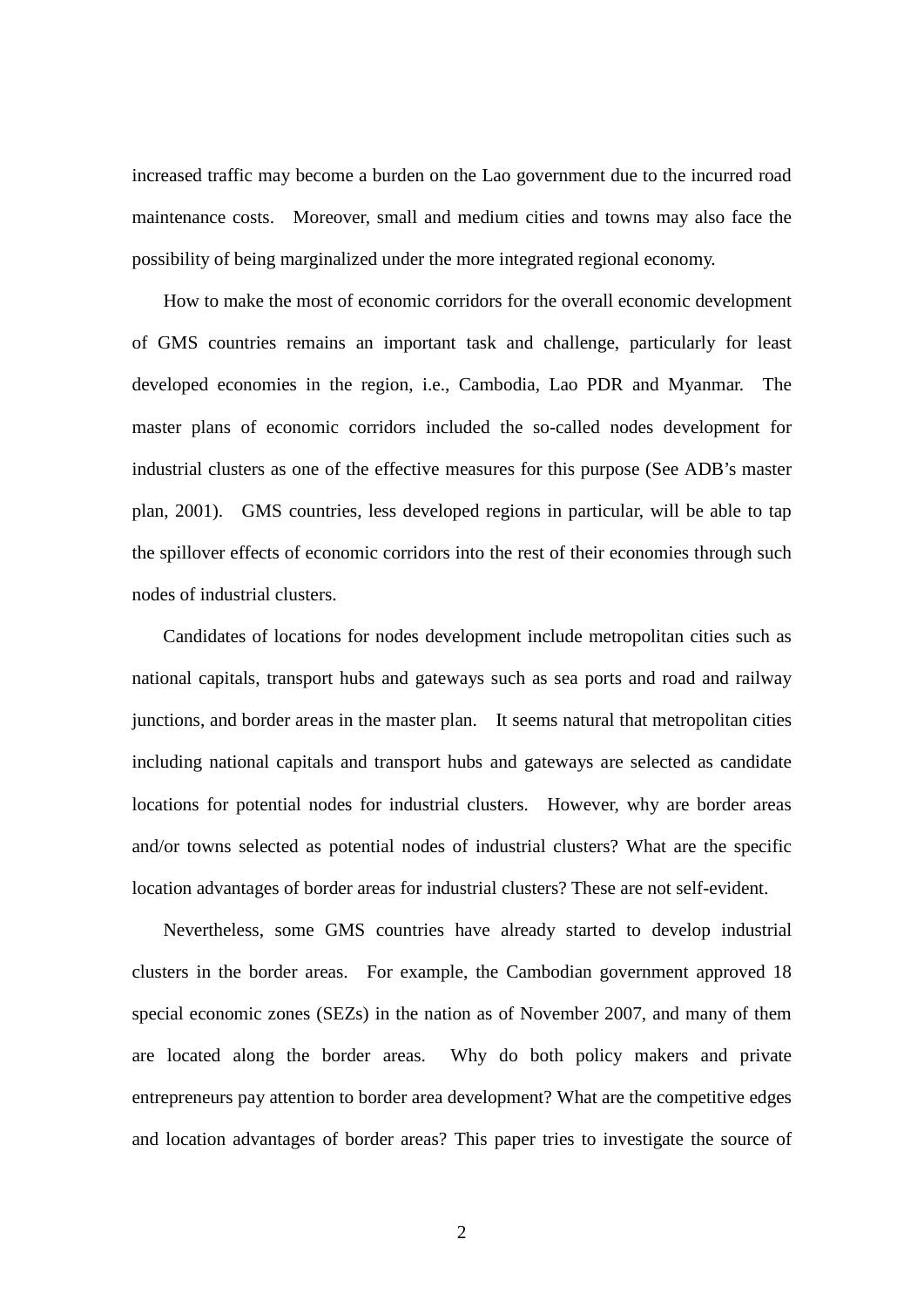competitiveness of border areas as industrial locations. Moreover, the author considers how to utilize such competitive edges of border areas for the overall development of less developed economies, i.e. CLM, rather than the relatively developed ones such as Thailand and China.

The first section examines the concept of border area development from a historical viewpoint. Border area development has long been discussed in various words such as border industry and growth triangles. The GMS Economic Cooperation successfully revitalized such development and cooperation schemes in the 1990s, following the end of the Cold War. The second section examines the competitive edges of border industry from three viewpoints, i.e., complementary factor endowment, cross-border infrastructure services and a balance between economic integration and border barriers. The third section provides two case studies of border industry: one is the garment industry in the Thai-Myanmar border areas and the other is the SEZs in Cambodia. The fourth section considers how to promote border industry on less developed regions rather than on more developed regions. In the last section, we summarize the discussion and mention policy recommendations.

## **2. Border Area Development: New Wine in Old Bottles**

Border area development is neither an original nor a brand new idea of the author. It has long been discussed in a variety of words including border industries, growth triangles, growth areas and economic corridors. They have different schemes and programs with diverse objectives. For example, Mexican border industrialization had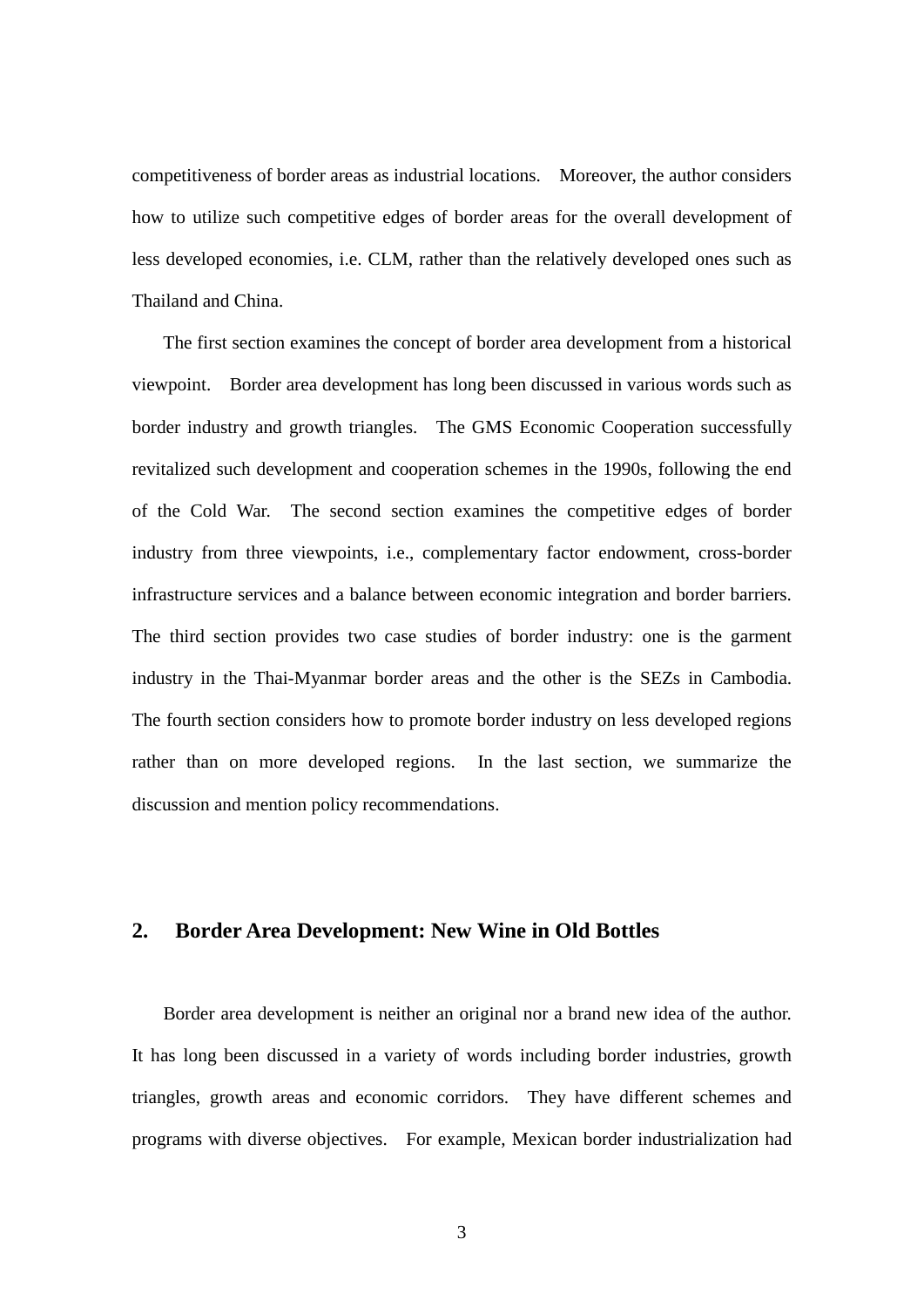often been discussed in the context of creating an economic fence that is expected to absorb the potential migrants from Mexico to the Unites States (Rivera-Batiz, 1986: 263). South Africa tried to promote border industries to reduce overconcentration in metropolitan areas (Best, 1971: 329-330). In these examples, border area development serves more political and social objectives than economic ones.

On the contrary, growth triangles were conceptualized and proposed as a growth strategy of transnational regions. Growth triangles are probably most well-known sub-regional economic cooperation schemes including border area development. The term of growth triangle came into common use when then Deputy Prime Minister of Singapore, Goh Chok Tong, used it in December 1989 (Min Tang and Myo Thant, 1994: 2). They are defined as transnational economic zones spread over well-defined, geographical proximate areas covering three or more countries such as Batam-Bintang-Karimn Growth Triangle, Southern China Growth Triangle, the Tunmen River Area Development Programme, Northern ASEAN Growth Triangle and Eastern ASEAN Growth Triangle. Growth triangles typically include the market economy and transitional economies that proceed from planning one to market-oriented one.

Just before the end of the Cold War, CLMV countries also started to transform their socialist planning economies to market-oriented ones with open-door policy. The GMS Economic Cooperation, initiated by the ADB, grasped such an opportunity in the early 1990s and successfully revitalized a sub-regional economic cooperation in mainland Southeast Asia.

In the GMS, Thailand occupied the central part of the sub-region and recorded a relatively high economic and industrial growth. When CLMV countries opened the door to the regional markets, they had no option but to integrate themselves with the

4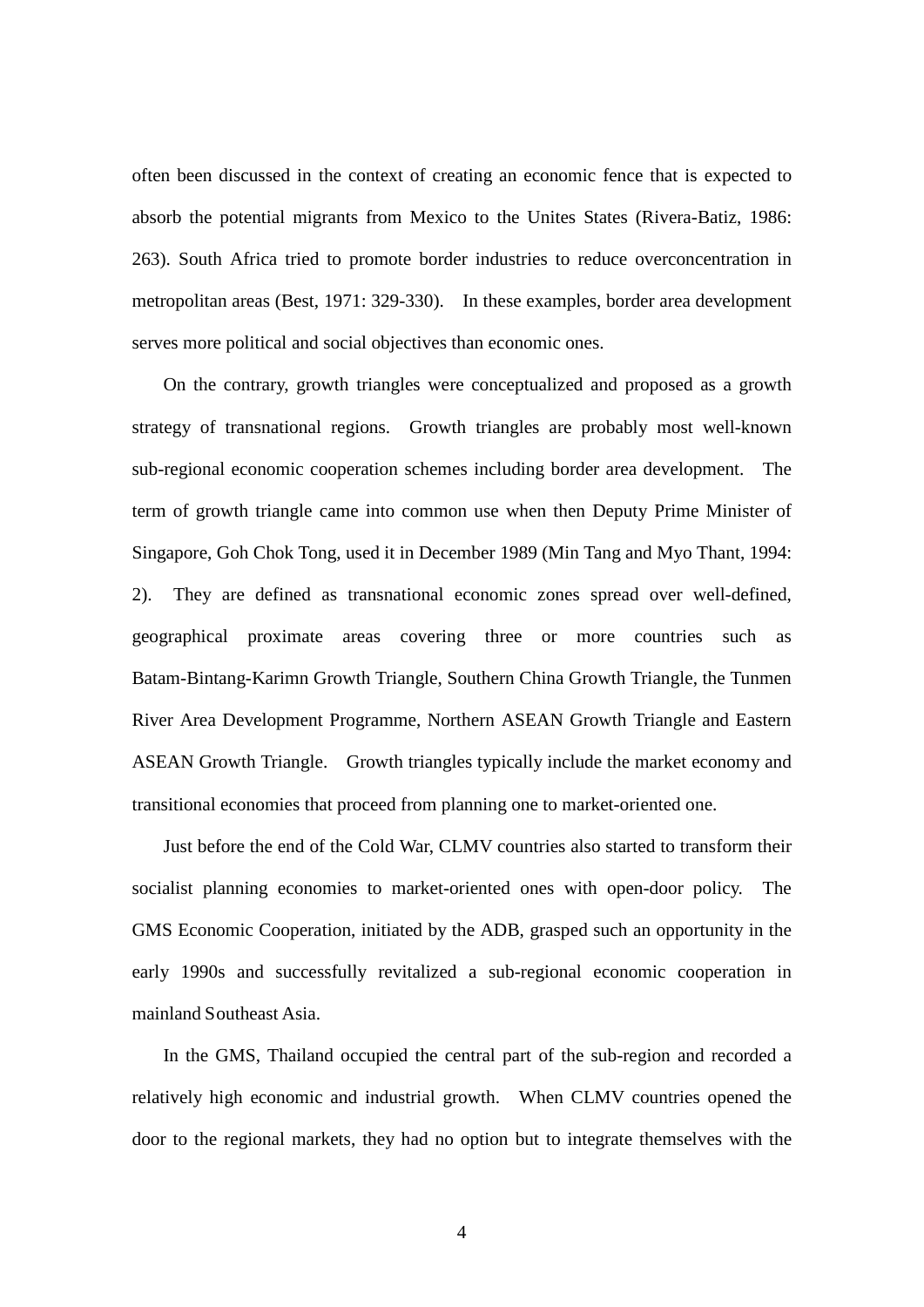Thai economy. During the Cold War period, the cross-border economic activities between Thailand and CLMV countries and China had long been strictly restricted except for cross-border trades, which were often informal and illegal. After the end of the Cold War, however, the cross-border economic activities have become activated and border industry has begun to grow to form industrial clusters in border areas.

The GMS Economic Cooperation strongly promoted the regional integration between the CLMV economies and the Thai economy and later the Chinese one, and this was the key element of this regional cooperation schemes. Whatever the designations are, border area development has long been discussed in this region by policymakers, economists and businessmen. Border area development has recently attracted more and more attention and been revitalized by the GMS Economic Cooperation.

## **3. Competitive Edge of Border Industry**

Border industry  $\frac{1}{1}$  $\frac{1}{1}$  $\frac{1}{1}$  is one of the most important components of border area development. What factors promote or hinder border industry? There are three factors that influence the competitiveness of border industry, i.e., complementary factor endowment, availability of cross-border infrastructure, and balance between economic integration and border barriers.

<span id="page-5-0"></span> $\frac{1}{1}$  Border industry here is simply defined as industries located in border areas of two or more countries. This section is mainly drawn from Kudo and Kuroiwa (2009, forthcoming).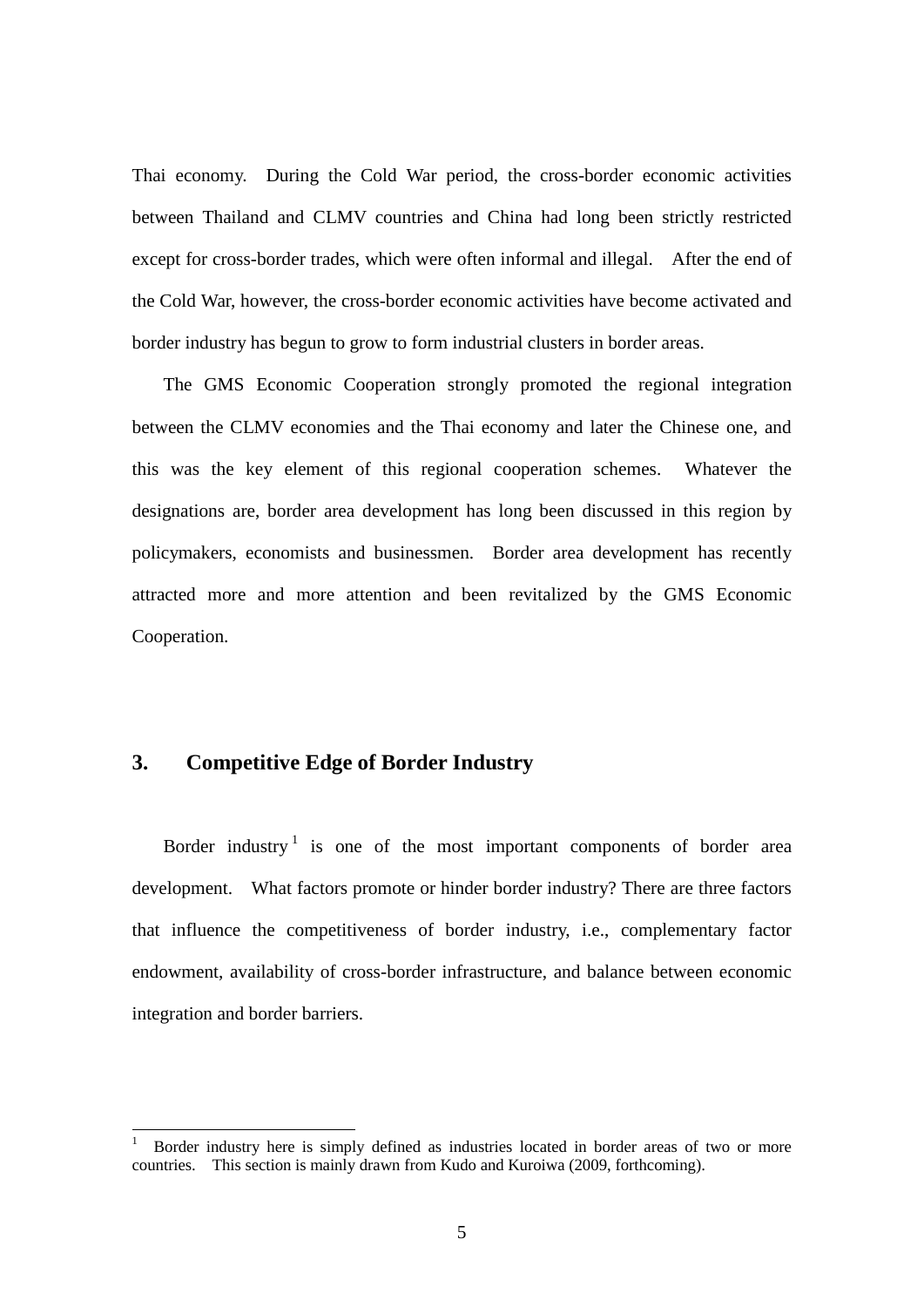#### **3.1. Complementary Factor Endowment**

From an economic point of view, a border is nothing but an impediment to free mobility of productive inputs, such as labor, capital, technology and information. As a result, a border creates differences in factor prices across the border, and complementary inputs become available alongside each other in border areas. Such complementary inputs can be easily transported across the border and combined for production on either side of the border. A border industry can grow by exploiting the differences in the endowment of productive inputs across the border.

In the GMS, Thailand and China are relatively advanced economies, while CLM are still in their rudimentary development stage. On the other hand, Vietnam is apparently entering a more advanced stage of economic development. Border areas between relatively advanced and less developed economies offer their respective complementary location advantages. For example, CLM economies provide a labor force, while Thailand offers major inputs (materials, parts, and components), technology, and capital. In border areas, those complementary resources, which exist side by side across borders, are combined to produce cost-competitive products. Of course, some of these resources must be transported across the border to be utilized for production in a border town. Thus, a certain degree of cross-border mobility of productive inputs is required for the birth and growth of a border industry. The relations between degrees of economic integration and growth and decline of border industry will be examined later.

## **3.2. Cross-Border Infrastructure Services**

In East Asia, service link costs —costs for connecting remotely located production blocks— have been reduced substantially. This made it possible for multinational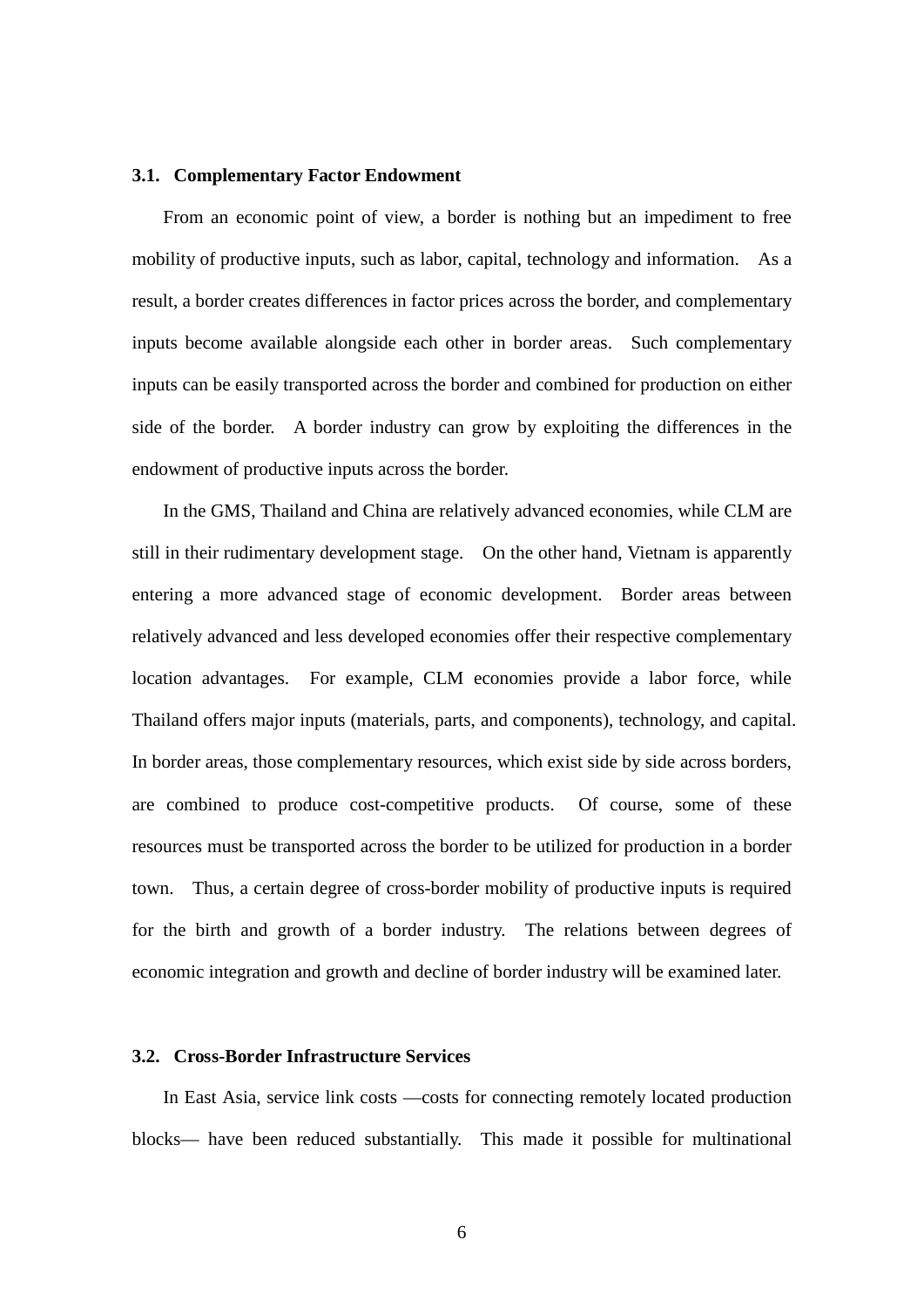corporations (MNCs) to aggressively exploit wage differences between developed and less developed economies in East Asia and to develop extensive production and distribution networks in the region.

However, CLM countries, less developed Southeast Asian economies, have yet to be integrated into such networks in spite of their abundant, reasonably well-educated and low-waged labor force. Underdeveloped infrastructure, notably in transportation and communication, hinders them from participating in production and distribution networks and, unless good infrastructure is developed, the savings in labor costs by relocating labor-intensive activities to less developed economies are more than offset by increases in service link costs and other costs (fixed costs of setting up new factories, high utility service costs, etc.). Particularly in labor-intensive export sectors, high transport costs could easily wipe out export profitability even if wage levels fell substantially (Fujimura, 2006: 52). We should note that the industrial sector of CLM economies is, and will be for a foreseeable future, highly dependent on labor-intensive industries.

Here, a border industry could offer a solution for overcoming such a problem. Namely, a less developed economy in Southeast Asia can participate in the production network via border areas. The required infrastructure investment to connect its border areas with the existing infrastructure in neighboring countries may be far smaller than that for developing a nationwide infrastructure system. For example, it would be very costly to construct a deep-sea port somewhere on the Myanmar coast. Furthermore, the new port may not be fully utilized because of the weak agglomeration of industries, and it may lead to a shortage of cargoes and expensive shipping costs. Firms in Myanmar-Thai border areas, on the other hand, can gain access to the well-developed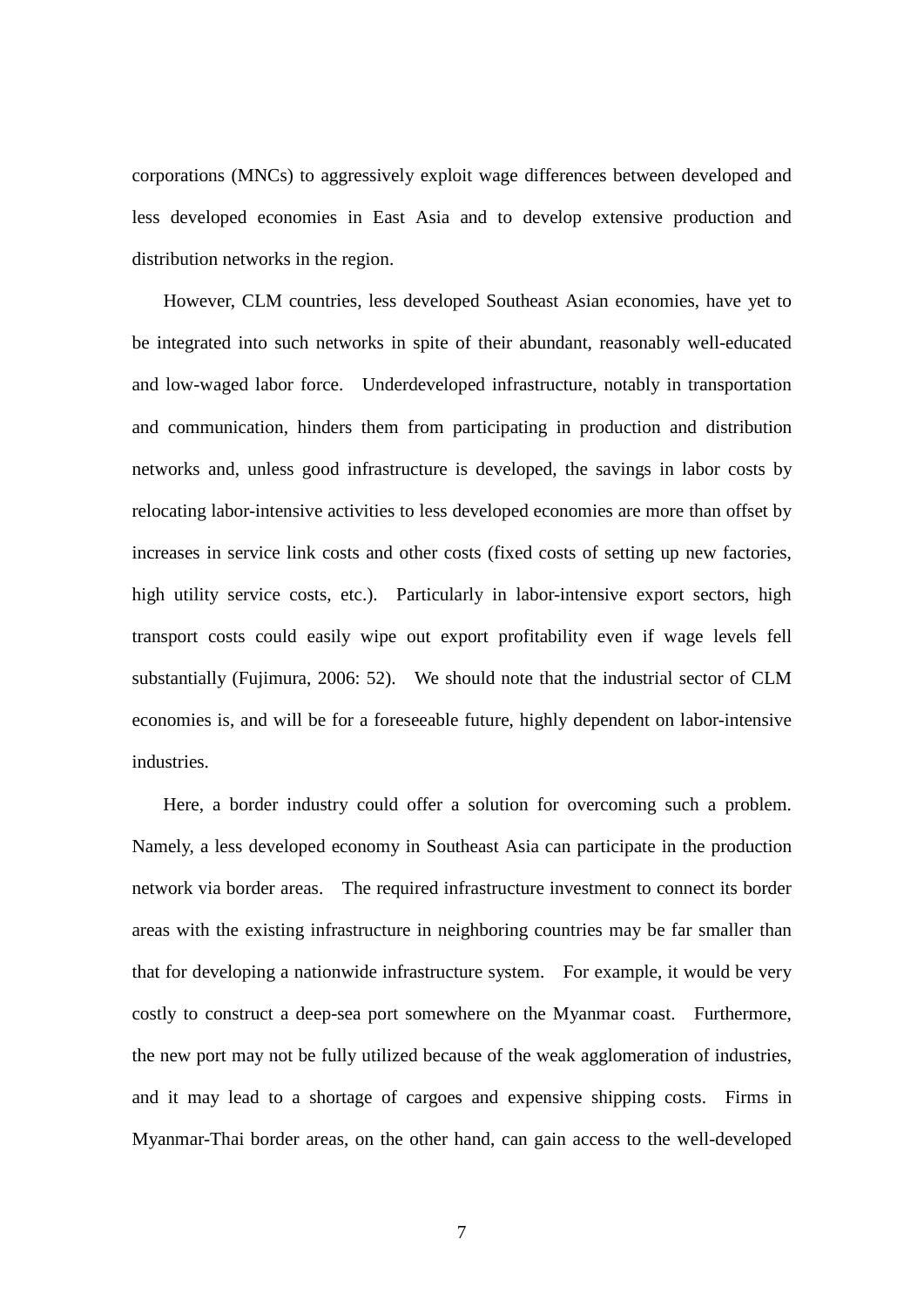Bangkok Port and Laemg Chabang Port via well-connected road networks in Thailand.

In border areas, firms would also have better access to utility services such as electricity, water, and telecommunications that are provided by more advanced neighboring countries. Thus firms located in border areas can enjoy all the benefits of lower service link costs (i.e. lower transport and communication costs) and more reliable and cheaper utility services (especially electricity) as well as lower labor costs.

#### **3.3. Economic Integration and Border Barriers**

The above two production factors —lower service link costs and more reliable and cheaper utility services— provide location advantages of the border areas over other regions, including metropolitan areas and cities. Figure 1 shows the relationship between the service link costs and the growth of border industry. Initially, the borders of CLMV countries were closed for all practical purposes during the socialist period, and thus border industry could not emerge (the first stage). In this stage, only illegal, irregular and small-scale cross-border smuggling was conducted.

The open-door policy of CLMV and peace in the border areas following the end of the Cold War improved security and lowered border barriers, allowing a border industry to emerge and develop (the second stage). A border industry grows rapidly due to the location advantages mentioned above, i.e., lower service link costs, more reliable and cheaper utility services, and an abundant and cheap labor force.

However, as the infrastructure develops in a less developed economy, the location advantages of border areas (or the competitiveness of border industry) diminish (the third stage). This is because, on the one hand, the development of infrastructure, especially in transportation, telecommunications, electricity, and water, reduces the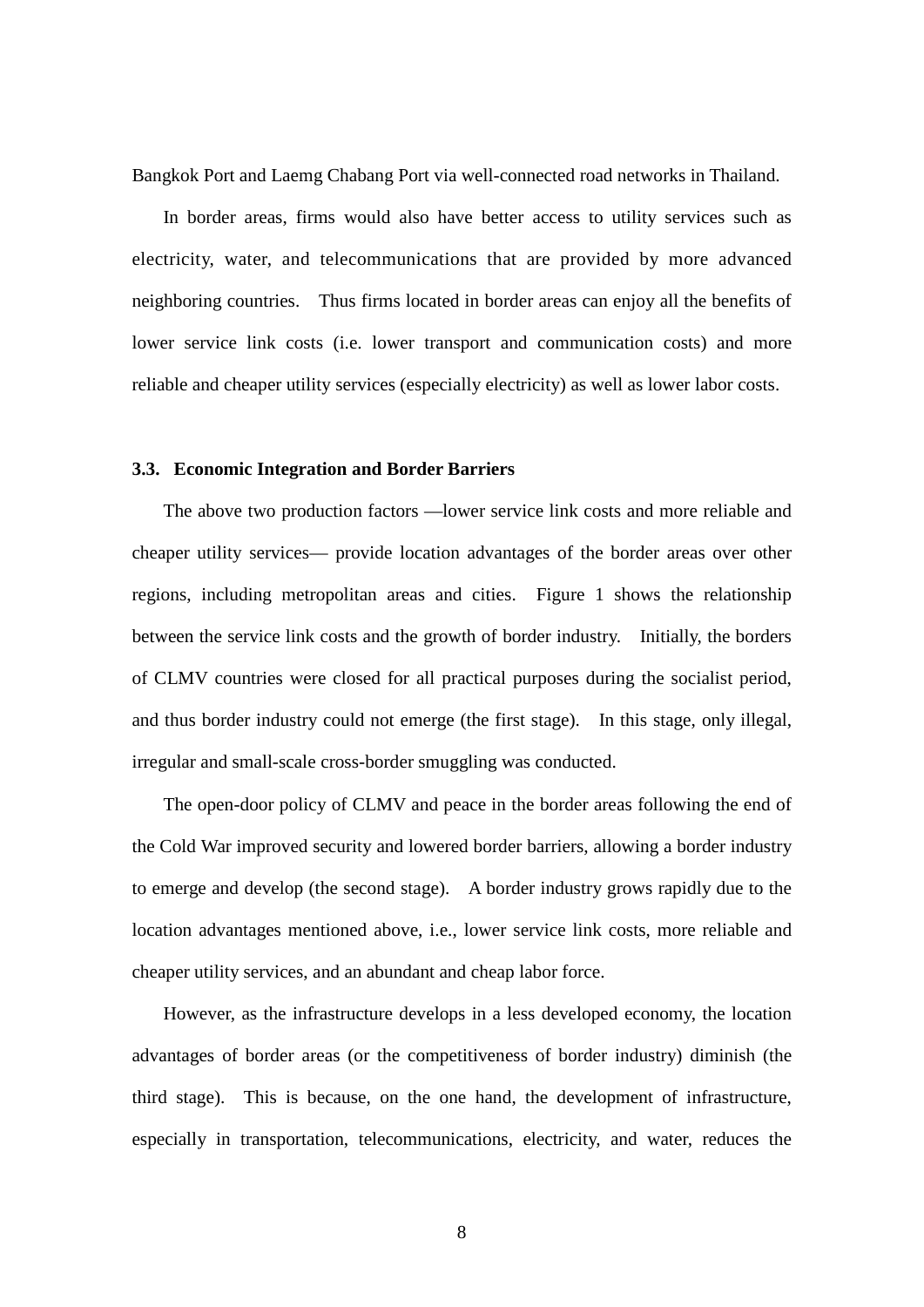service link costs and utility service costs within the territory and therefore diminishes the cost advantages of border areas. At the same time, the advantages of other areas, especially metropolitan areas, may become more important at this stage. Metropolitan areas, for example, can provide a highly qualified labor force and specialized parts and service suppliers as well as lucrative local market. The metropolitan area can also furnish more frequent and cheaper transport services. Such agglomeration effects will become crucially important as the industrial activities in the area are upgraded, shifting from labor-intensive to capital- and/or knowledge-intensive activities. As a result of lower service link and utility service costs, the economies of agglomeration in the metropolitan area will finally eclipse the initial location advantages of the border industry and eventually retard its growth.

**Figure 1. A Relationship between Service Link Costs and Border Industry**



*Source*: The author.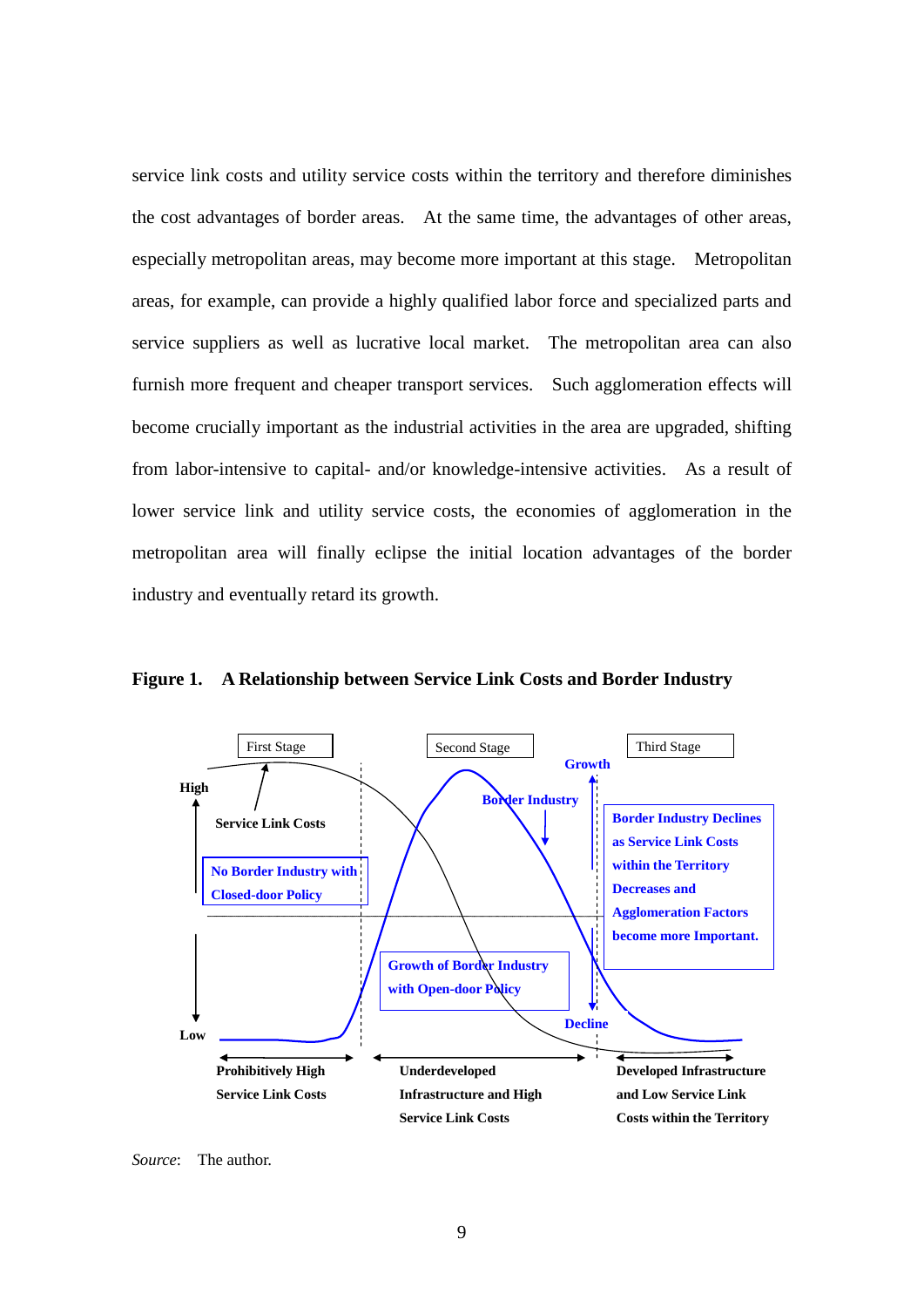## **4. Case Studies of Border Industries**

As case studies, this section examines the garment industry in Mae Sot<sup>[2](#page-10-0)</sup>, which is an emerging border industry on the Thai-Myanmar border and SEZs in Cambodia. Based upon the discussion mentioned above, this section examines existing cases to see how the border industry exploits their location advantages.

#### **4.1. Garment Industry in Thai-Myanmar Border Areas**

Mae Sot is a small town in Tak Province north of Thailand.<sup>[3](#page-10-1)</sup> A small river called the Moei separates Mae Sot and Myawaddy, a small town in Karen State in Myanmar. The two towns are also situated on the GMS's East-West Economic Corridor that connects Da Nang in Vietnam and Mawlamyine in Myanmar via Lao PDR and Thailand.

According to the IDE-ERTC joint survey<sup>[4](#page-10-2)</sup>, the garment industry in Mae Sot is quite young. Six out of 10 garment firms surveyed were established after 2001, while two were set up in 1998, and one firm in 1990 and 1995, respectively. The average number of employees was 423. Workers from Myanmar comprised 86% of the total number of employees. The firms operated for 296 days in 2005, or 25 days per month on average.

<span id="page-10-0"></span>2 This case is based on Kudo (2007) and ERTC (2007).

<span id="page-10-1"></span><sup>3</sup> The population of Mae Sot in 2000 was 106,413 according to Wikipedia (available at http://en.wikipedia.org/wiki/Mae Sot), accessed on September 11, 2008.

<span id="page-10-2"></span><sup>4</sup> The Institute of Developing Economies (IDE-JETRO) conducted a joint study with the Economic Research and Training Center (ERTC) of Thammasat University on the economic and social aspects of migrant workers in the garment industry in the Thai-Myanmar border areas in August and September 2006. The study included a questionnaire survey covering 10 garment factories and 100 Myanmar migrant workers. See ERTC (2007) for details.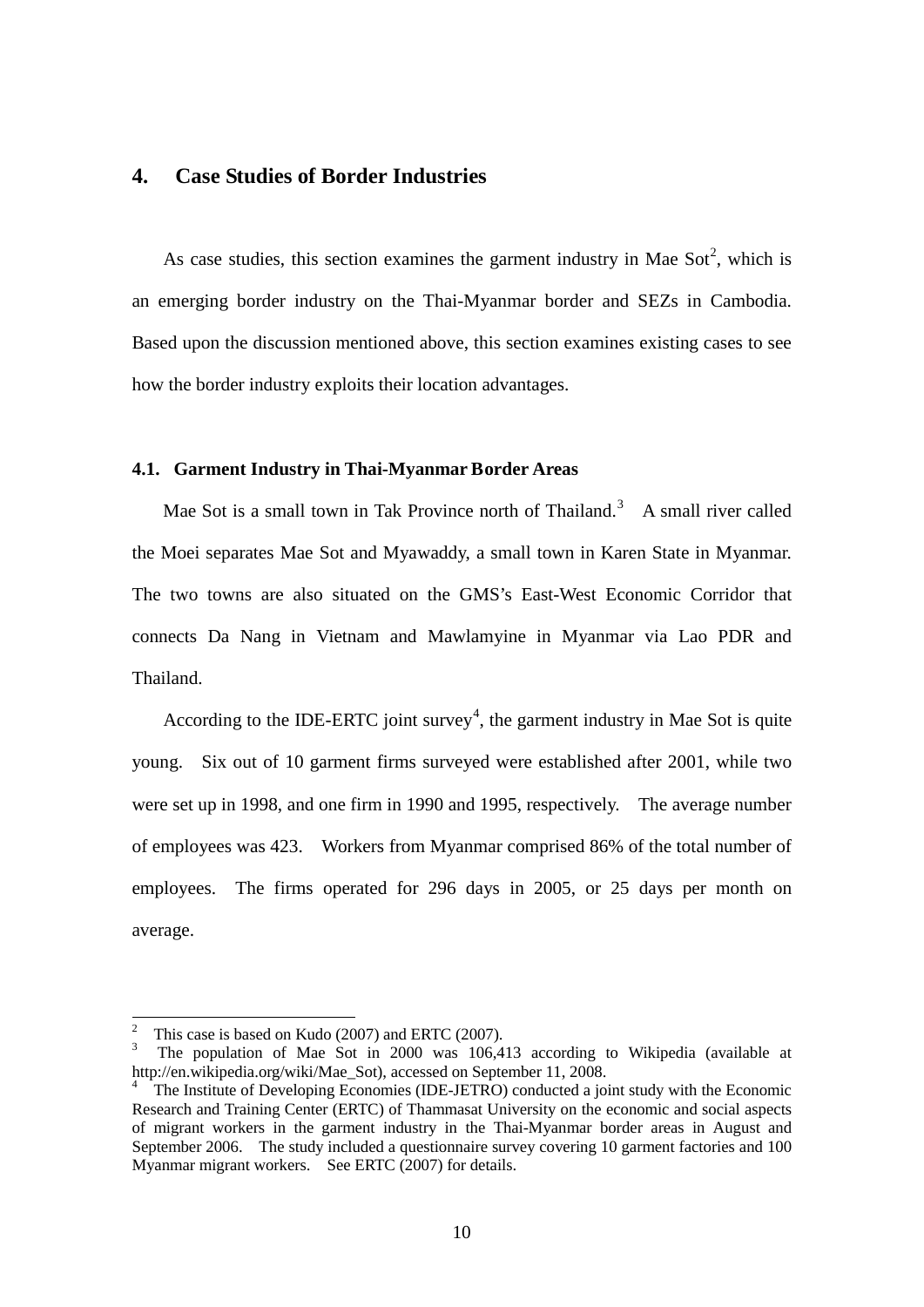#### *4.1.1. Location Advantage (1): Availability of Myanmar Migrant Workers*

An obvious location advantage of garment industry of Mae Sot is availability of Myanmar migrant workers. Tak Province is one of the places where abundant Myanmar labor is available and employable. In terms of the number of work permits issued to Myanmar nationals in 2004, Tak Province with 50,932 permits ranked third, following Bangkok with 98,308 and Samut Sakhon with 67,799 (Huguet and Punpuing,  $2005:30-34$  $2005:30-34$  $2005:30-34$ .<sup>5</sup>

Out of 100 Myanmar workers interviewed, 61 were female. The average age of the workers was 27 years old, ranging from the youngest at 18 to the oldest at 36 years old. In terms of their hometowns, 23 were from Myawaddy; 20 were from Pa-an, the capital of Karen State; 11 were from Mawlamyine, the capital of Mon State; nine were from Yangon, the former national capital; six were from Thaton, the former center of the ancient Mon Kingdom; and four were from Bago, the capital of Bago Division.<sup>[6](#page-11-1)</sup> Many of workers were understandably from nearby towns like Myawaddy and Pa-an. It is however notable that quite a few were from rather distant places like Yangon and Bago and, in terms of ethnicity, 96 workers were Burmese and the rest were Karen, Kachin and Akha. These facts imply that the labor market for the garment industry in Mae Sot encompasses quite a large geographical area along the main road that connects Myawaddy and Yangon.

Seventy-four out of 100 Myanmar workers migrated to Thailand after 2002. In the

<span id="page-11-0"></span> $\frac{1}{5}$  The Thai government has responded to requests from employers to allow them to hire foreign workers to fill labor shortages in the industry in particular job areas commonly referred to as the "Three Ds", which stand for "difficult, dirty, and dangerous". Following a Thai Cabinet Decision in April 2004, the most comprehensive registration until then took place in that year when the Thai Ministry of the Interior registered 1,280,000 foreigners during the month of July. Of these, 814,000 had applied for work permits by mid-December. Of the 814,000 applicants, 610,000 or three-quarters were from Myanmar.

<span id="page-11-1"></span><sup>6</sup> Some places indicated by interviewees were not identified because of incorrect transliteration of the Myanmar language by Thai enumerators.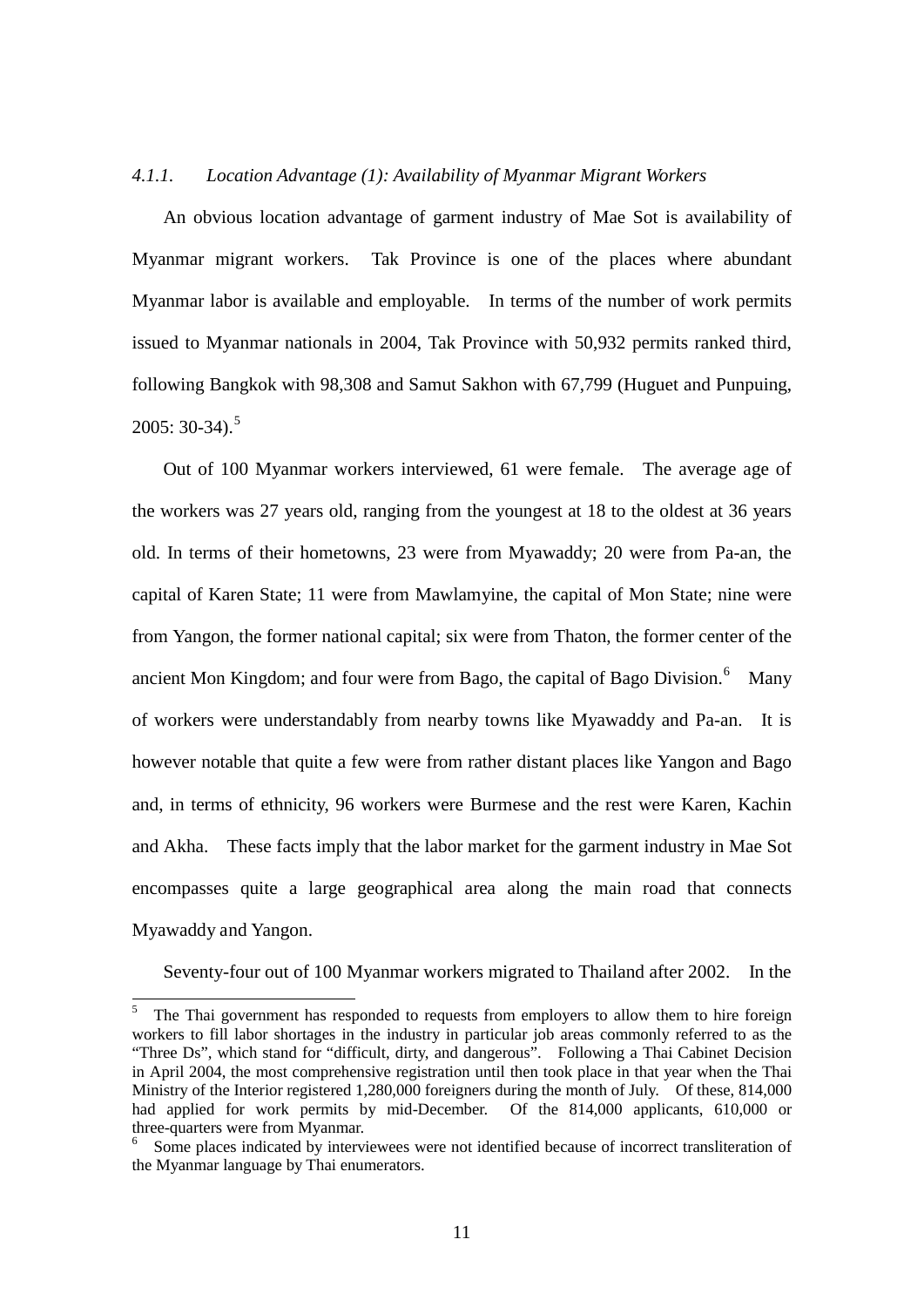years 2004 and 2005 in particular, the entry of 25 and 27 persons, respectively, was recorded. Rapid increases in these two years may be related to the relaxation of the Thai government's policy on migrant workers. It may also be related to the collapse of Yangon's garment industry after the United States' sanctions of July 2003, which banned imports of made-in-Myanmar products to the United States. The garment factories in Yangon were closed and some of their workers came to the factories in Mae Sot.

Employees worked for eight hours a day, six days a week. Ninety-two workers earned only the minimum wage of 143 baht (equivalent to US\$3.80 at the exchange rate of September 2006) a day, six workers earned 150 baht per day and two workers earned 160 baht or more per day. Their basic monthly wage amounted to 3,575 baht (143 baht/day x 25 days) or US\$94, while garment workers in Yangon earned, on average, 17,800 kyat per month, equivalent to about US\$20 per month in 2004 (Kudo, 2005). Most workers in Mae Sot also received overtime pay with the higher rates being 23-27 baht per hour (equivalent to 184-216 baht per day). Nominal wage differences between the garment industry in Yangon and in Mae Sot were almost five-fold, and this wage gap attracted workers from Myanmar even from distant places. This indicates that as long as there is a significant difference in wages, border areas will be able to attract workers from other areas and make up for the shortage of the labor force in the remote area. Thus, the availability of Myanmar migrant workers in Mae Sot is an obvious location advantages of border areas.

## *4.1.2. Location Advantages (2): Logistics*

The garment industry in Mae Sot, and possibly Myawaddy in the future, has an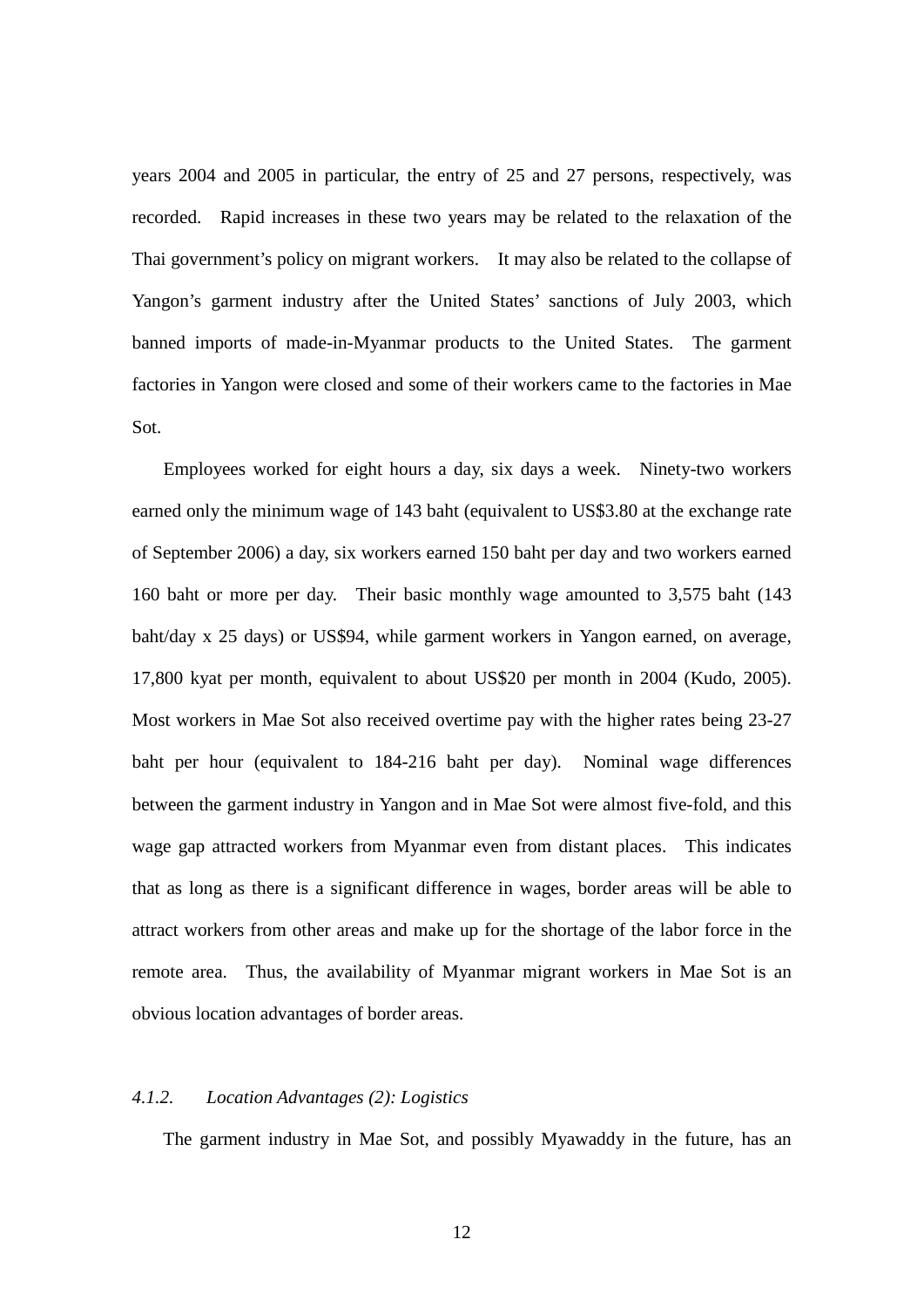advantage in logistics over Yangon. Let the author take an example case where a garment manufacturer in Mae Sot exports to Tokyo. The 490-kilometer road connecting Mae Sot and Bangkok is paved well, and vehicles can cover the distance in 12 hours at a cost of about US\$290 (Table 1). In Bangkok and its suburbs, there are two major ports: one is Klong Toey Port and the other is Laem Chabang Port, the latter of which is one of Asia's leading ports and the most important commercial deep-sea port in Thailand. It takes eight to nine days from Laem Chabang Port to Tokyo/Yokohama Port and costs US\$1,340 to ship a 40-foot container.<sup>[7](#page-13-0)</sup> Products made in Mae Sot arrive in Tokyo in about 10 days at an approximate cost of US\$1,630.

| $\sim$ 0.444 $\sim$ 0.44 $\sim$ 0.44 $\cdot$ 0.444 $\sim$ 0.444 $\sim$ 4444 $\sim$ 4444 $\sim$ 4444 $\sim$ 6444 $\sim$ 6444 $\sim$ |                             |                          |                    |             |                   |  |
|------------------------------------------------------------------------------------------------------------------------------------|-----------------------------|--------------------------|--------------------|-------------|-------------------|--|
|                                                                                                                                    | Route                       | Distance (Km)            | Time (Hour)        | Cost (US\$) | <b>Conditions</b> |  |
| Road                                                                                                                               | 1. Bangkok-Mae Sot          | 490                      | 12 Hrs $(1st$ Day) | 290         | Very Good         |  |
|                                                                                                                                    | 2. Mae Sot-Kawkareik        | 75                       | 4 Hrs $(2nd$ Day)  |             | Very Good         |  |
|                                                                                                                                    | 3. Kawkareik-Yangon         | 380                      | 15 Hrs $(3rd$ Day) | 440         | Good              |  |
|                                                                                                                                    | Total                       | 945                      | 3 Days             | 730         |                   |  |
| Marine                                                                                                                             | 1. Bangkok-Bangkok Port     | 20-30                    | $1-2$ Hrs          | 80          | Very Good         |  |
|                                                                                                                                    | 2. Bangkok Port-Yangon Port | Approx. 4000             | 20 Days            | 1,000       |                   |  |
|                                                                                                                                    | 3. Yangon Port-Yangon       | $20-30$                  | $1-2$ Hrs          | 50          | Good              |  |
|                                                                                                                                    | Total                       | $\overline{\phantom{0}}$ | Approx. 1 M        | 1,130       |                   |  |

**Table 1. Comparison between Road and Marine Transport**

*Note:* Costs for 20ft container.

*Source: JETRO Censor* (in Japanese), February 2006, p.18.

Alternatively, let the author consider another example case where a garment manufacturer in Yangon exports to Tokyo. Most factories in Yangon have good access to Yangon Port, taking one or two hours, at an approximate cost of US\$50. However, no vessels sail directly to Japan and cargoes have to be transshipped at Singapore Port. It takes four to five days and costs US\$650 to ship a 40-foot container from Yangon Port

<span id="page-13-0"></span><sup>–&</sup>lt;br>7 Based on information from JETRO (2007).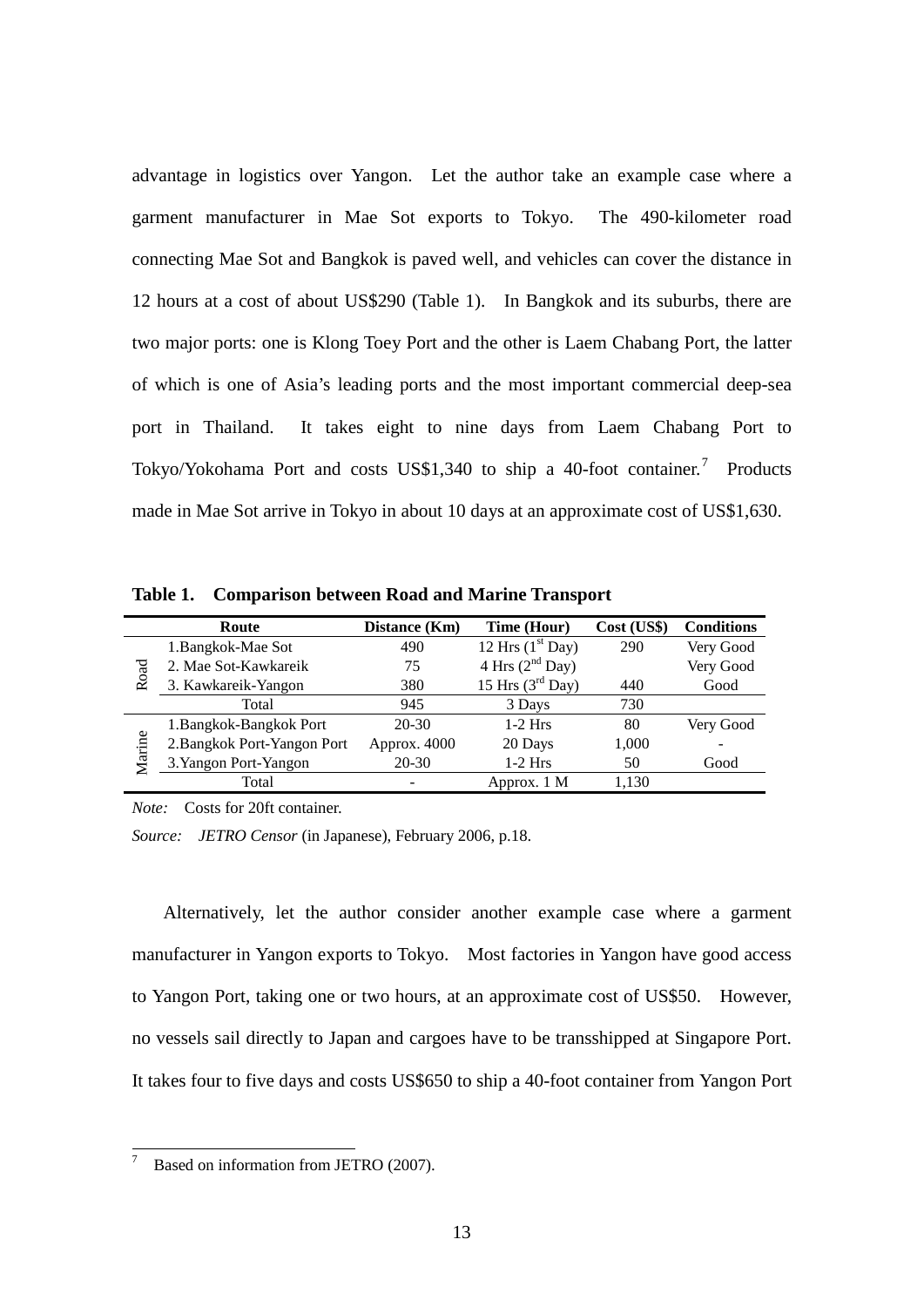to Singapore Port.<sup>[8](#page-14-0)</sup> Moreover, only two vessels are available every three days, and transshipment takes at least another day. Shipment from Singapore to Tokyo/Yokohama Port takes seven days and costs US\$940. In total, it takes 13 days from Yangon to Tokyo and costs US \$1,740, plus transshipment charges in Singapore Port.

It is obvious that the latter route takes more time and expense by a significant margin. Moreover, garment firms in Yangon need to apply for export and import licenses for each transaction and it requires them to travel all the way to Naypyidaw, the new capital of Myanmar, located about 300 kilometers north of Yangon. It usually takes about two weeks to obtain one export and/or import license, as the Trade Policy Council approves each license individually. At the same time, cargoes are often kept in port for a considerable time for inspection and customs clearance. On the other hand, Bangkok Port and Laem Chabang Port are said to provide much more efficient services.

The garment industry in Mae Sot also has an advantage in the procurement of raw materials. The survey shows that four out of the eight respondent firms used only Thai domestic raw materials. For one respondent, domestic materials accounted for 73% of materials with the remaining 27% imported, and three used imported materials only. Conversely, the garment industry in Yangon has been completely dependent on imported raw materials. Firms in the garment industry actually needed to import all materials—fabrics, accessories, thread, and even plastic bags—with the exception, perhaps, of cardboard boxes. Furthermore, it takes a lengthy period of time in Myanmar to import materials. Thus garment firms in Yangon need a longer lead time

<span id="page-14-0"></span> $\frac{1}{8}$ Interview with the MGMA chairman on September 4, 2007.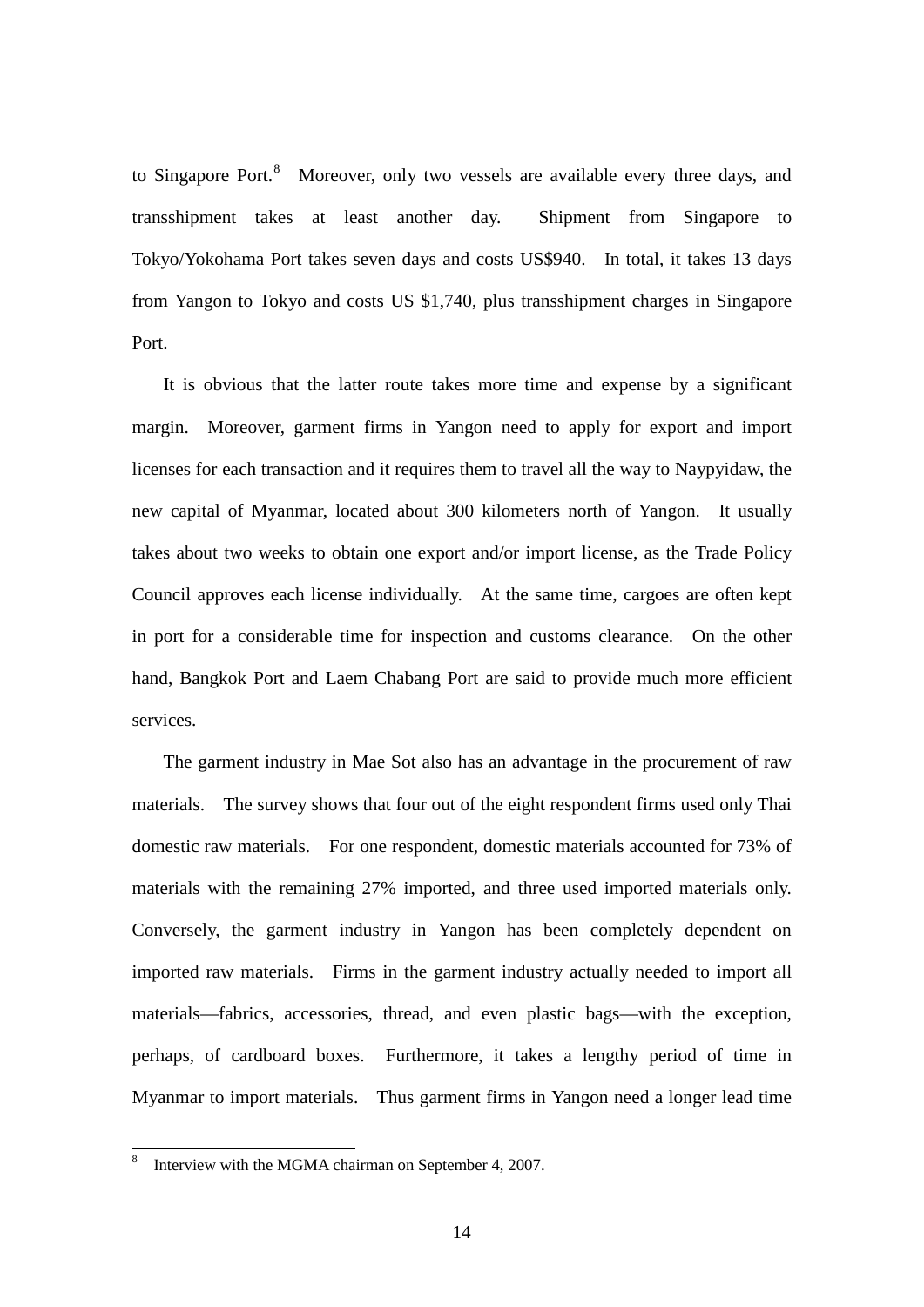for production and the delivery of products. The longer lead time required hinders Myanmar's garment industry from sewing seasonal and/or fashion apparel items, which require quick responses. On the other hand, it is a strong advantage for garment factories in Mae Sot to be able to use both domestic and foreign raw materials.

## *4.1.3. Location Advantages (3): Cross-border Supply of Electricity*

Myanmar has experienced a long-standing national power shortage since the late 1990s. Shortage of electricity is one of the most serious problems in the garment industry as well as in other manufacturing sectors in Myanmar. In a survey of the garment industry in Yangon conducted by the author in 2005, firms were asked to rate how severely the poor infrastructure services in telecommunications, transportation, and electricity affected their operations. Table 2 shows that electricity is regarded as a very severe problem in garment production. In the same survey, 69 firms among the 139 respondents answered that they had experienced power interruptions more than three times a day and that these had often lasted for more than three hours. Therefore, most manufacturers (134 out of 141 factories) had to use their own generators or share generators with other factories.

|                    | <b>Very Severe</b><br><b>Obstacle</b> | Major<br><b>Obstacle</b> | <b>Moderate</b><br><b>Obstacle</b> | <b>Minor</b><br><b>Obstacle</b> | No Problem |
|--------------------|---------------------------------------|--------------------------|------------------------------------|---------------------------------|------------|
| Telecommunications | 3                                     | 18                       | 30                                 | 34                              | 56         |
| Electricity        | 53                                    | 55                       | 17                                 | 8                               | 8          |
| Transportations    | 0                                     |                          | 20                                 | 35                              | 84         |

**Table 2. Garment Factories' Ratings on Infrastructure Services in Yangon, 2005.**

*Source*: Kudo (2006: 113).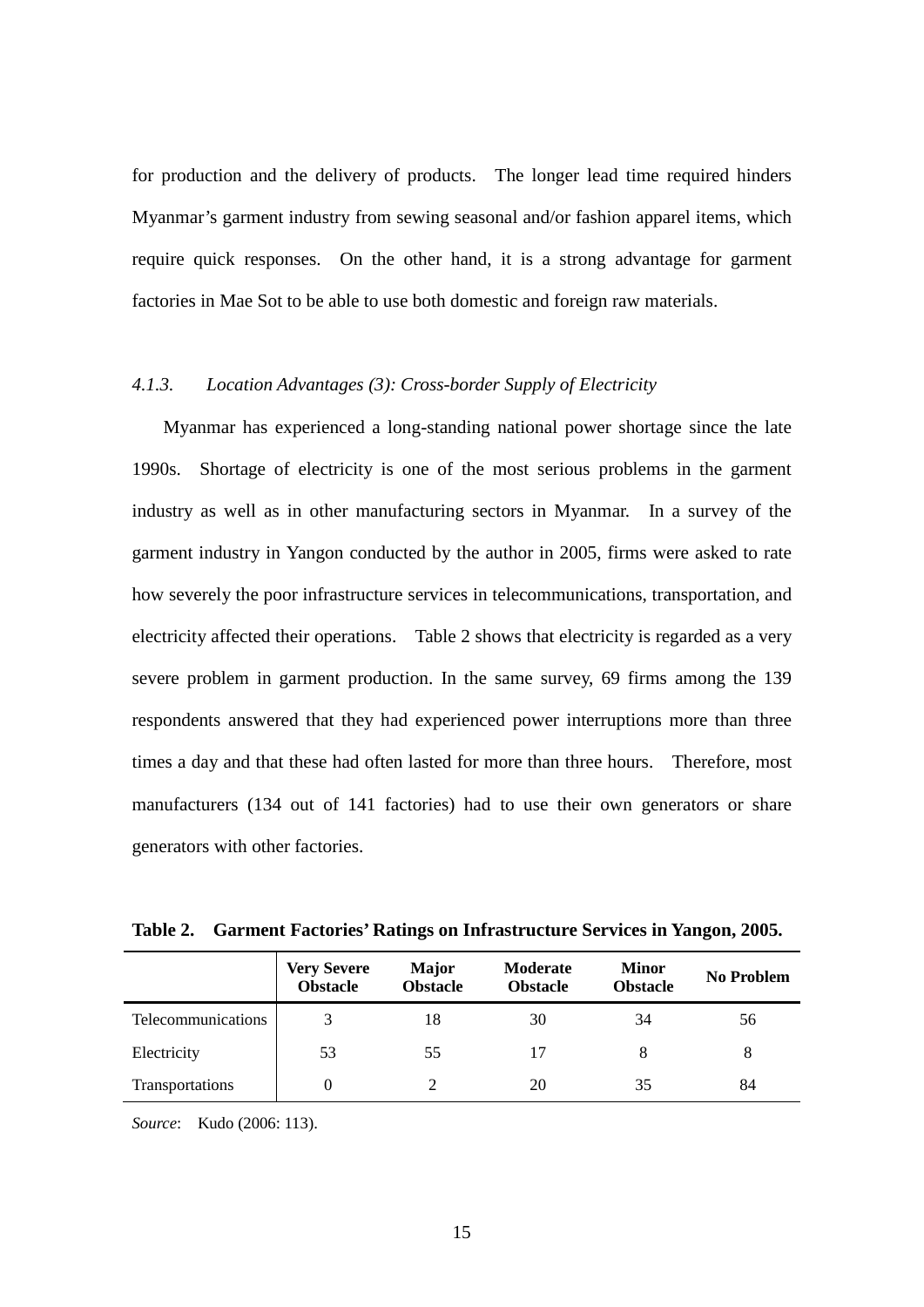On the other hand, firms in Mae Sot are provided with power from a Thai company and therefore have a reliable electricity supply. Moreover, many households in Myawaddy already buy electricity from a Thai company in Mae Sot, which is however deemed illegal by the State-owned Economic Enterprises Law in 1989. The Myanmar consumers pay electricity charges in baht, the use of which is also illegal, as possession of foreign currency by Myanmar citizens is prohibited by law.

The provision of electricity to households in Myawaddy through the power grid in Mae Sot seems to be based on a mutual understanding between the regional authorities in both countries. Once legal and institutional arrangements have been made between the two governments, factories located in Myawaddy could be officially and regularly provided with electricity from the Thai side. The electricity supply from the Thai side to the Myanmar side shall be a significant location advantage of Myawaddy over major cities in Myanmar proper including Yangon.

#### **4.2. Manhattan SEZ in Cambodia**

The Cambodian government approved 18 SEZs in the nation as of November 2007, and many of them are located along the border areas (See Map 1). One of the earliest established SEZs in Cambodia is Manhattan SEZ, which is located in a small border town called Bavet, opposite Moc Bai of Vietnam. The cross-border gate between Bavet and Moc Bai is on the GMS's Southern Economic Corridor that connects Bangkok of Thailand and Ho Chi Minh of Vietnam through Phnom Phenh of Cambodia.

Two factories started to operate and export their products to the rest of the world through Vietnam. The factories can employ Cambodian workers with the minimum wage of US\$ 50 per month, which is cheaper than that of Ho Chi Minh and its suburbs.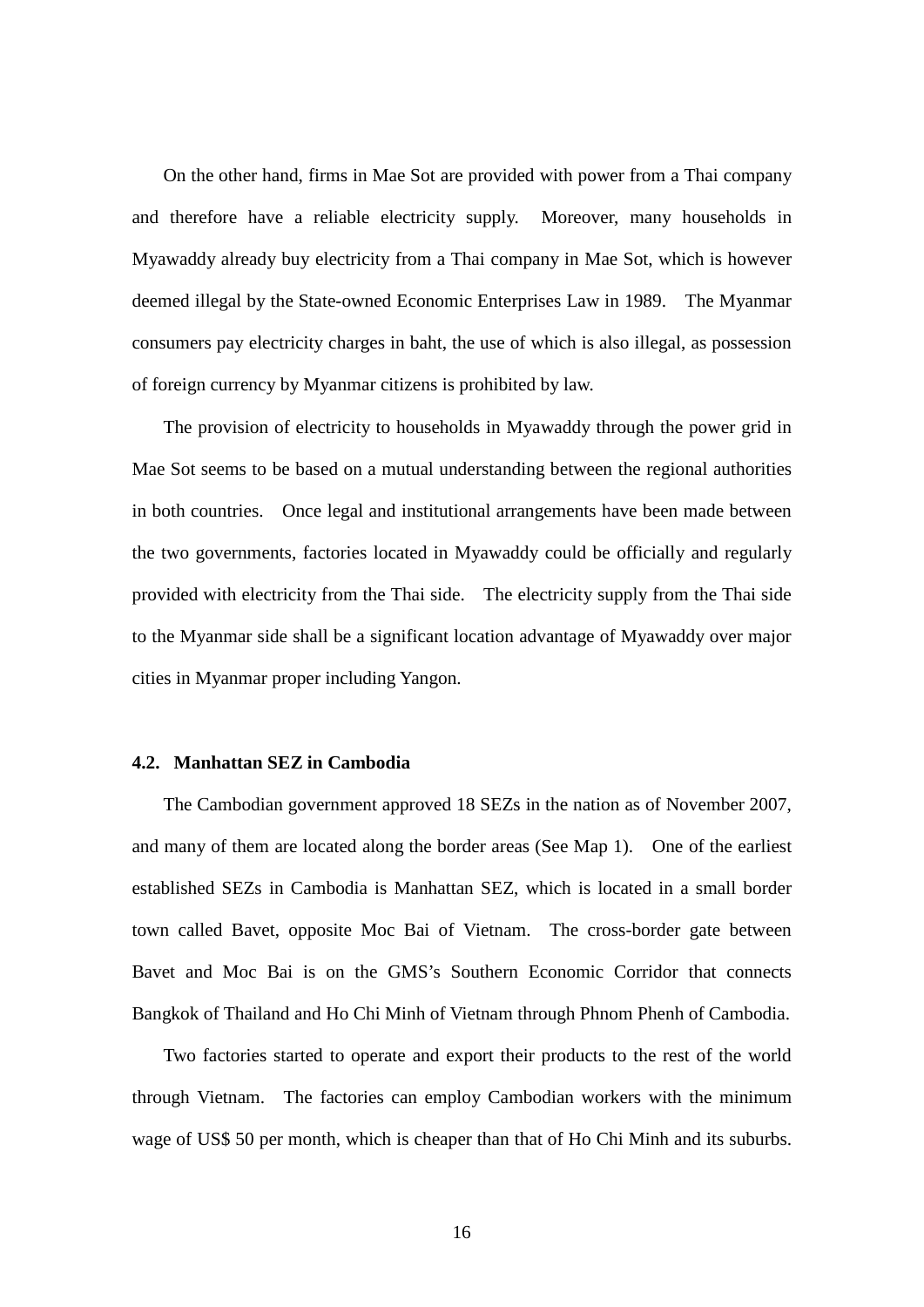On the other hand, electricity is supplied to the factories from the Vietnam grid, which is cheaper and more reliable than that of Cambodia. The products can be transported to Ho Chi Minh Port, which is located just 60 km away from the Bavet-Moc Bai border. Ho Chi Minh Port is one of the well-developed international ports and has a good access to the regional and global markets. The machineries and intermediate goods necessary for production also can be supplied from Ho Chi Minh and its suburbs, which have relatively thicker industrial clusters than Phnom Penh.



**Map 1. SEZs in Cambodia (as of November, 2007)**

*Source*: Documents obtained from the Cambodian SEZ Board (CSEZB) on November 16, 2007.

*Note*: In this map, only 16 SEZs are shown.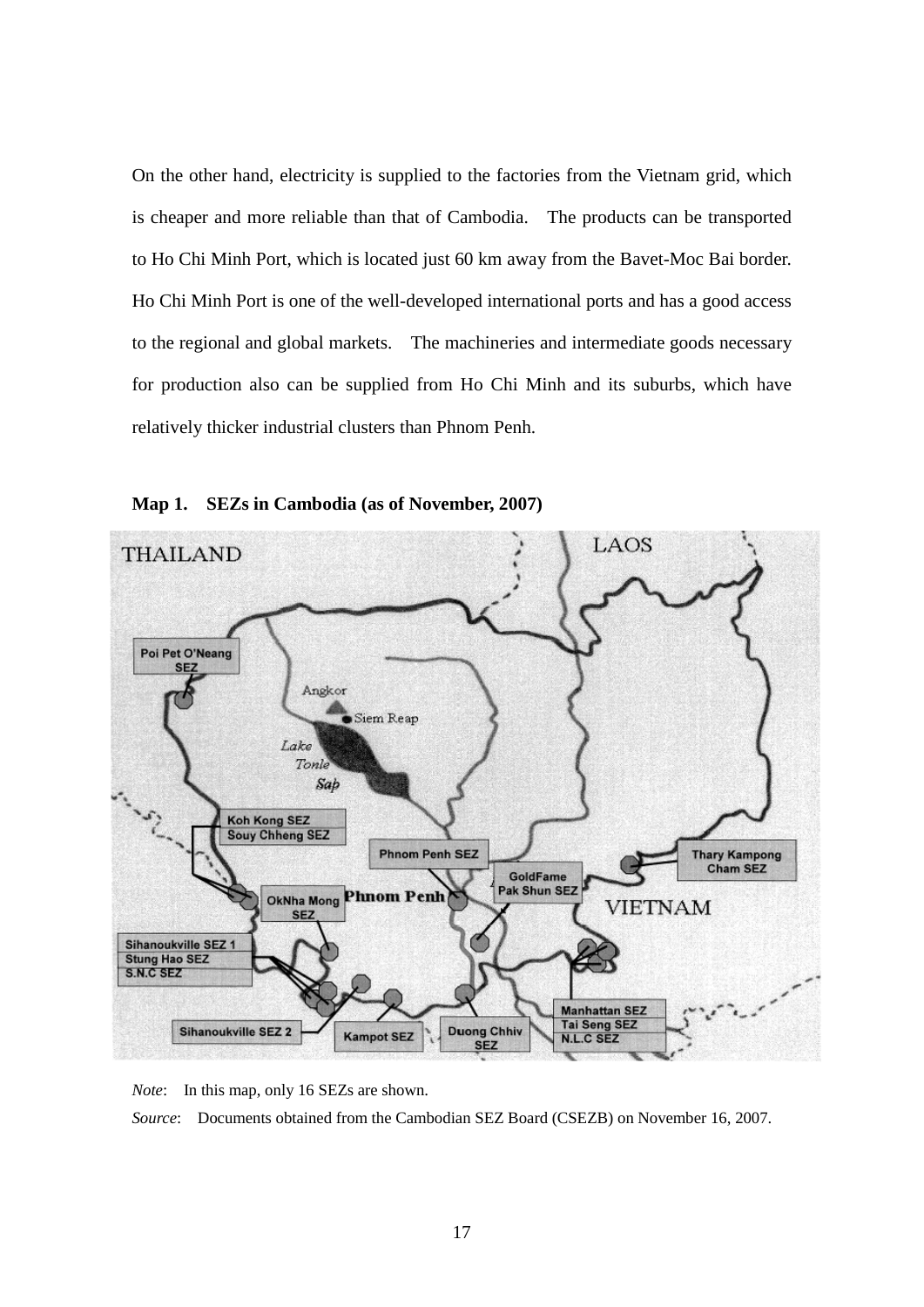Thus, firms in Manhattan SEZ can make the most of its location advantages of border areas between the less developed region (Cambodia) and the more developed region (Southern Vietnam). It is noteworthy that most of SEZ developers in Cambodia are private companies, and present and potential investors in those SEZs are also private firms. The private sector and the public sector find business and investment opportunities in border areas, and regard border areas as a competitive location.

# **5. Why is Border Industry not located in Less Developed Economies?**

The border industry is, in theory, expected to be geographically located in the less developed economy. In terms of physical service link costs that are largely determined by geographical distance, it makes no difference on which side of the border firms are located. Infrastructure services such as electricity, telecommunications, and access to international ports and airports can be provided from advanced neighbors. Access to intermediate goods is also provided by suppliers located in the neighbors.

However, a border industry could enjoy the benefits of lower labor costs much more if it is situated in the less developed economy. In the case of garment industry in Mae Sot, factories could employ more workers at lower wages on the Myanmar side of the border areas than on the Thai side, as they do not need to follow the minimum wage regulations and restrictive migrant worker policies established by the Thai government.

Nevertheless, it is particularly surprising that no border industry is located on the Myanmar side. In the case of the Thai-Myanmar border area, as we have examined, all factories are located on Thai soil, and Myanmar migrant laborers move to Thailand and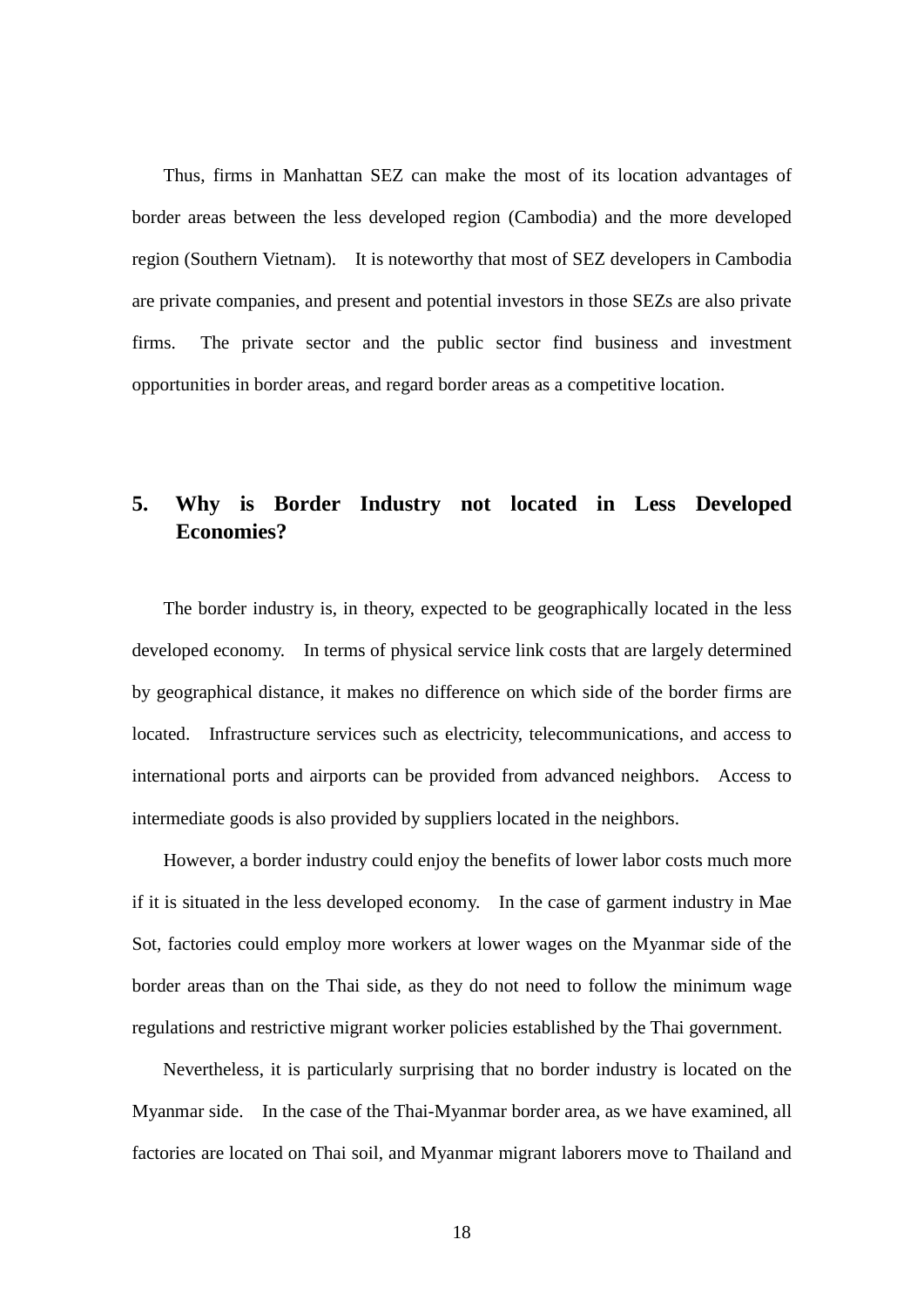work there. This is obviously due to insufficient investment and an inferior business environment in Myanmar where many restrictive regulations, both explicit and implicit, are imposed on foreign firms by the host government. For example, Myanmar's Foreign Investment Law sets the minimum capital investment at US\$500,000 for manufacturing firms, and such an amount is often more than Thai small and medium-size enterprises (SMEs) can afford.<sup>[9](#page-19-0)</sup>

Moreover, lack of policy consistency and unpredictability of policy implementation and sporadic closure of border gates seriously impede Thai firms from crossing the Moei River. The Myanmar government also strictly controls external trade, particularly cross-border trade, by means of export and import licenses, an export-first policy and trade bans on certain items. It also restricts foreign currency transactions, which then create significant disparities in exchange rates from the official rate of about six kyat to one US dollar to the market rate of about 1000 kyat as of February 2009.

The Myanmar government frequently changes rules and regulations without prior consultation with the business sector or even without prior notice and this attitude seriously undermines the stability and predictability of business environment in Myanmar. Such unfavorable government policies increase the institution-wise service link costs across the Thai-Myanmar border. If enterprises were to move to the Myanmar side, Thai investors would face an uncertain business environment. In the border areas, divisions are created not by the distance but by the impermeability of borders and differences in business and investment environments. Thus, Thai firms in the border area would not choose to move to Myanmar soil.

On the contrary, SEZs in the border areas of Cambodia are located on the

<span id="page-19-0"></span><sup>-&</sup>lt;br>9 Nevertheless, the minimum capital for foreign investors is not written in either Myanmar's Foreign Investment Law or its related documents.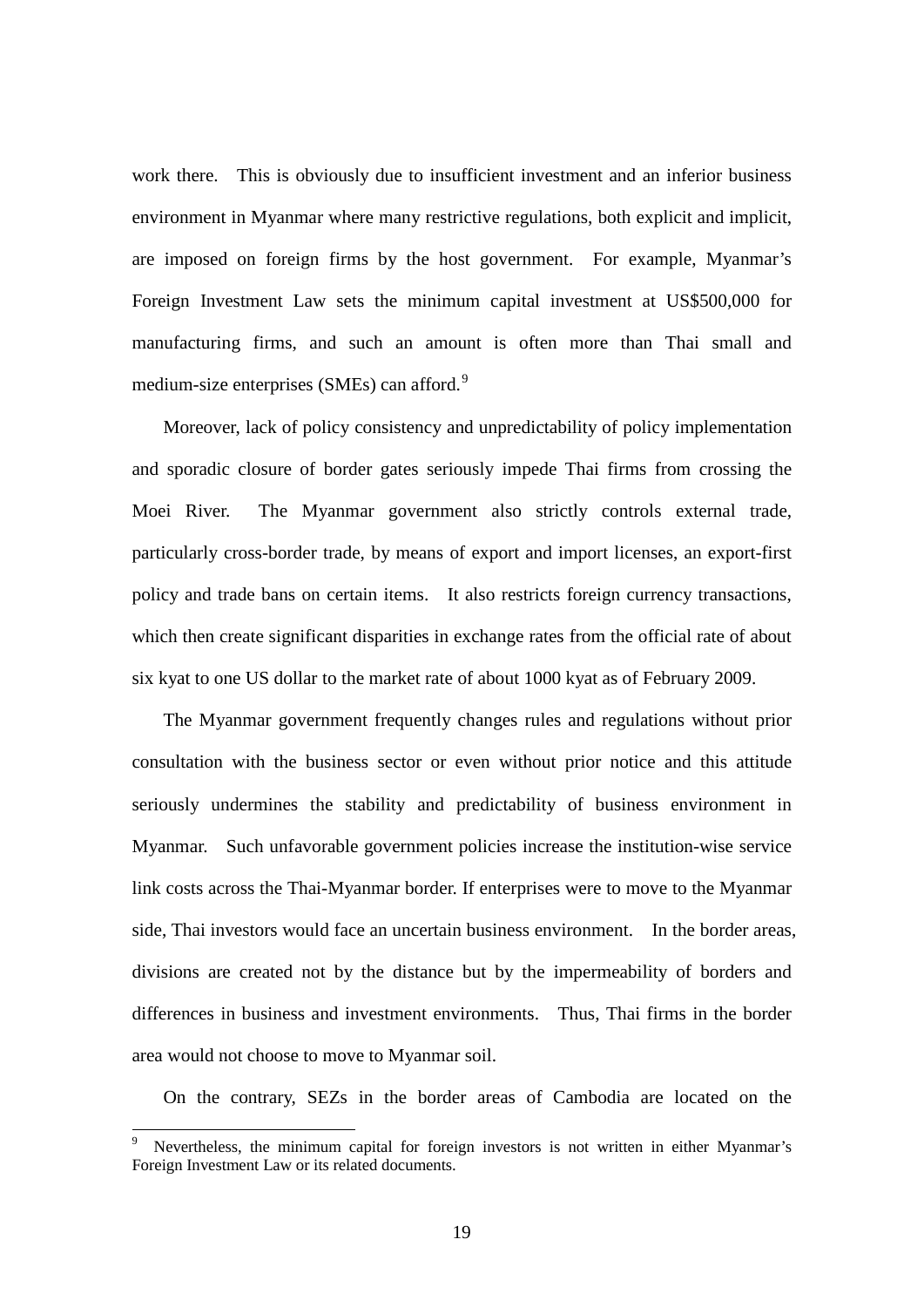Cambodian side rather than on the Thai or Vietnam side. This is probably because investment and business environment in Cambodia is relatively better than that of Myanmar. Moreover, regional economic cooperation schemes, such as the GMS, contribute to the development of cross-border infrastructure, cross-border institutional frameworks such as the cross-border transport agreement (CBTA), single-window and single-stop services, and truck passports. These efforts will reduce the transport and transaction costs across the border and strengthen the location advantages of border areas on the side of less developed economies.

## **6. Conclusions and Policy Recommendations**

This paper examined the location advantages of border areas, in particular of those between less developed regions such as CLMV and more developed regions such as Thailand and China. We identified several factors that promote location advantages of border areas and growth potential of border industry. The border industry has a growth potential, as it can exploit the location advantages of abundant and cheap labor force in less developed regions, while avoiding high service link costs and unstable utility services that accrue from underdeveloped infrastructure in less developed regions, by utilizing cross-border infrastructure services from the more developed side.

What policy recommendations can we draw from the discussions above? The CLMV economies have not been deeply integrated into the East Asian production and distribution networks in spite of their various location advantages, notably abundant, reasonably well-educated and low-waged labor forces. Underdeveloped infrastructure,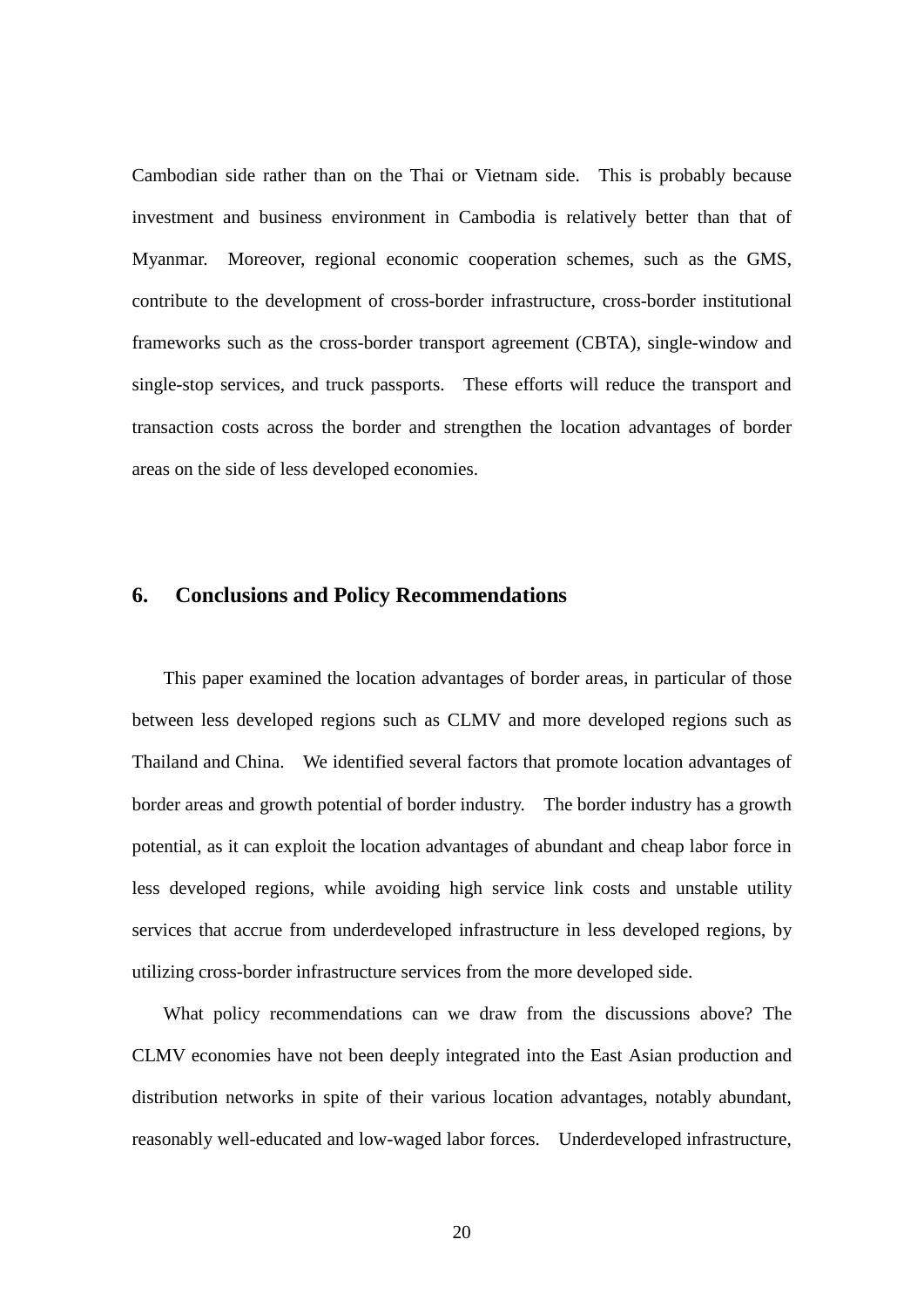logistics in particular, and poor investment climate hinder them from participating in such networks in East Asia. Service link costs and other business costs in CLMV have not become low enough to realize total costs reduction. Such costs can easily offset the advantages of low-waged workers in CLMV countries. Instead, the workers of CLMV go and work in foreign countries, Thailand in particular.

Special economic zones (SEZs), including export processing zones (EPZs), could be a good policy tool to reduce such business and transaction costs embedded in the CLMV economies. SEZs will provide well-developed infrastructure with intensive capital investments in the demarcated production sites. SEZs will also provide efficient administrative procedures including single-stop and single-window services for export and import, business services such as offshore banking and logistics, and governmental supports for human resources development and technological transfer. All these efficient services will be made possible in SEZs by insulating them from the rest of the country, where investment climate is generally poor.

SEZs can be located in the border areas, since border industry can offer a solution on how to overcome high business and service-link costs in the CLMV economies. SEZs located in the border areas can connect themselves to the regional and global economy through their borders with neighboring countries, Thailand in particular, which have logistic hubs such as deep sea ports, airports, and trunk roads. Thus, firms including multi-national companies (MNCs) located in the border areas of CLMV can enjoy location advantages such as low-waged labor while realizing total cost reduction with lower service link costs. SEZs in the border areas also can provide efficient cross-border infrastructure and institutions, which eventually enhance the competitiveness of border areas.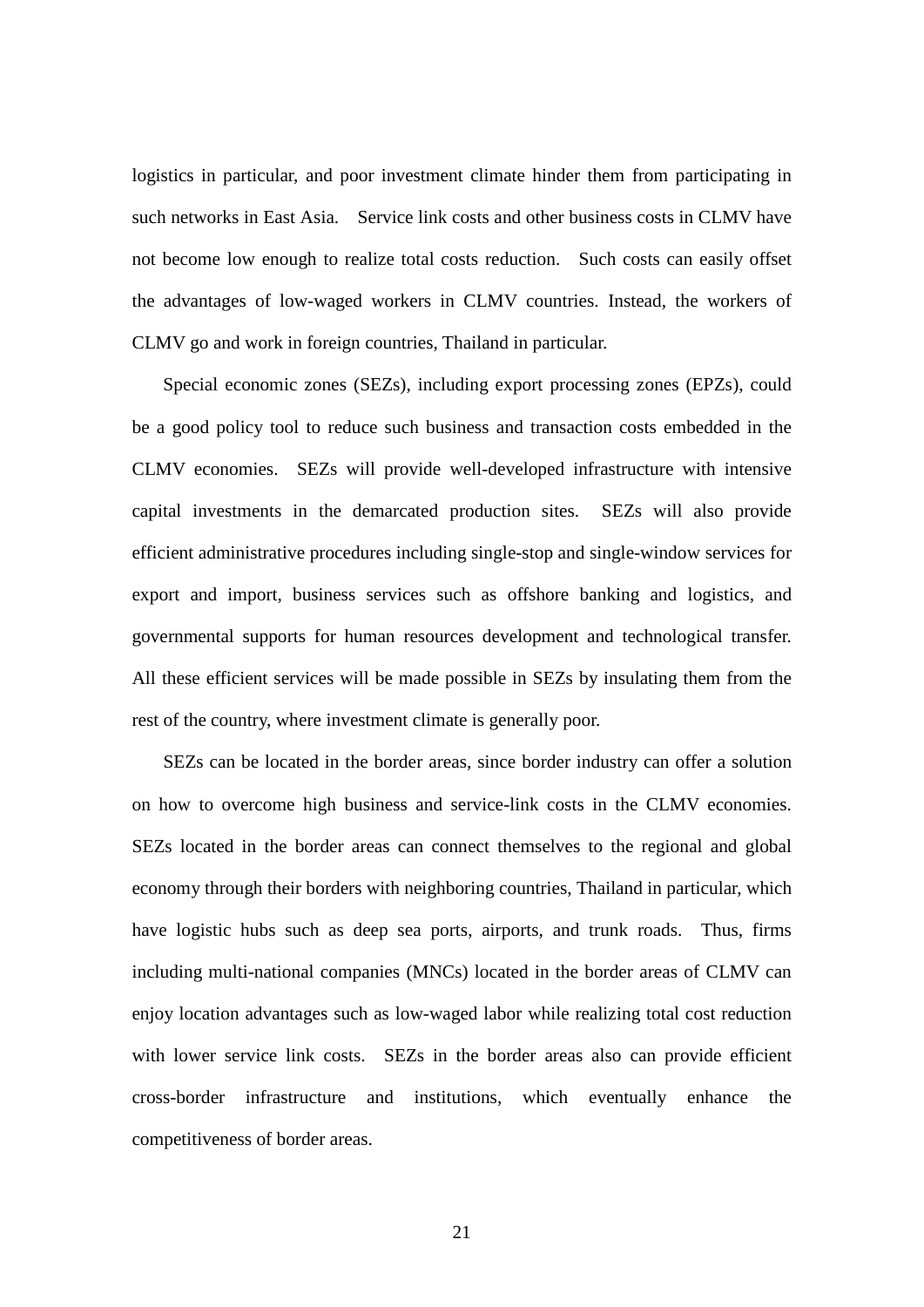In this way, border areas in CLMV are no longer backward regions that are dependent on assistance from the center. On the contrary, they are situated on the frontiers and are conduits which capture business opportunities originating from emerging countries such as Thailand and China, and pass them into the core of the CLMV economies. The governments of CLMV countries need to recognize the potential of border areas and to position border area development, including promotion of border industry, in their national industrial development strategy.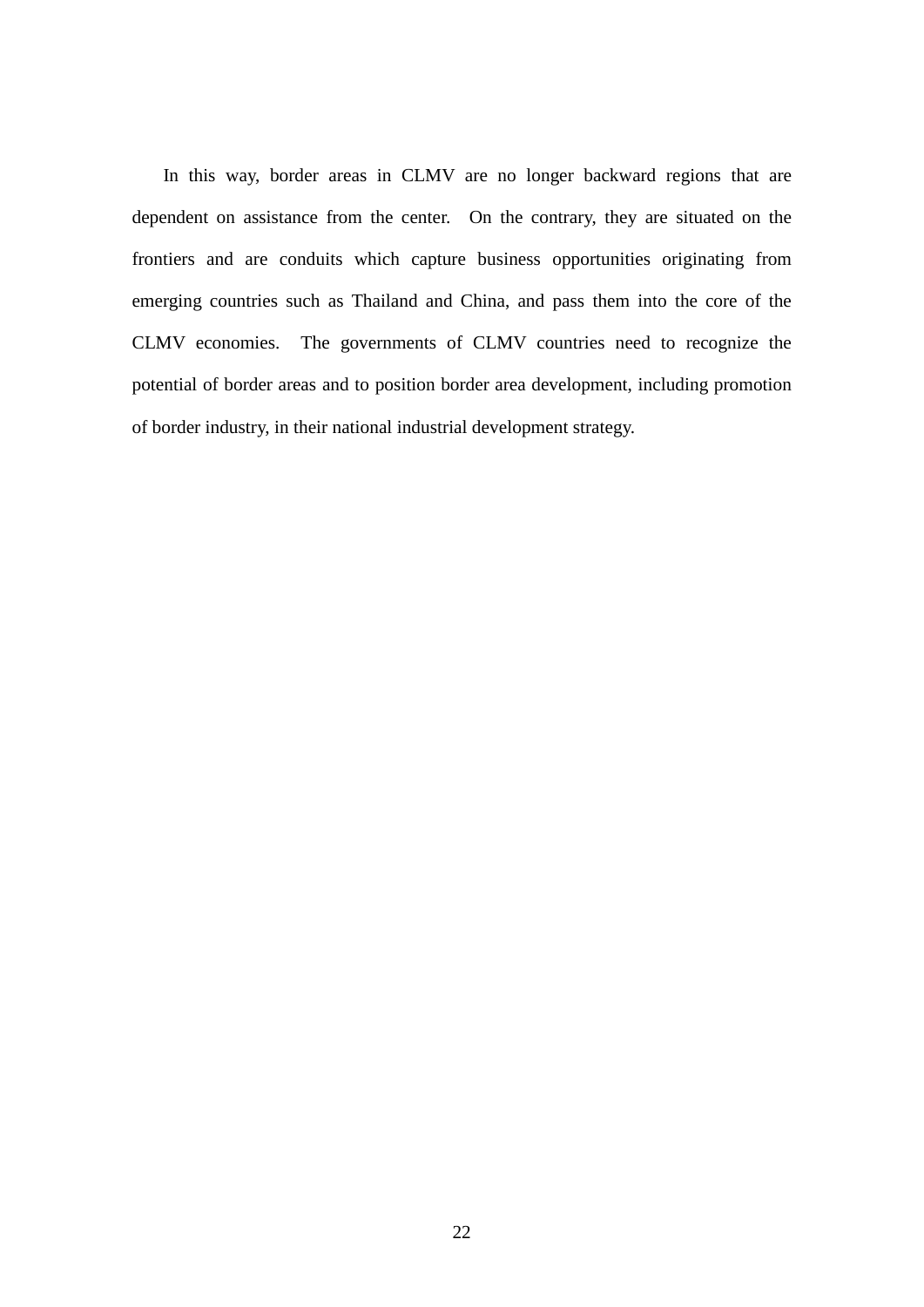## **References**

- Asian Development Bank (ADB) (2001). *Preinvestment Study for the Greater Mekong Subregion East-West Economic Corridor*, Vol.1-6, ADB.
- Best, Alan C.G. (1971). "South Africa's Border Industries: The Tswana Example", *Annals of the Association of American Geographers*, **61**(2): 329-343, June.
- Economic Research and Training Center (ERTC) (2007). Thammasat University (2007). "Joint Study for Economic and Social Aspects of Migrant Workers of Garment Industry in Thai-Myanmar Border Area", March.
- Fujimura, Manabu (2006). "Cross-border Transport Infrastructure, Regional Integration, and Development: Implications for the Greater Mekong Sub region", *Journal of Greater Mekong Sub region Development Studies*, **3**(2), December, Asian Development Bank, Greater Mekong Sub region Program, Phnom Penh Plan for Development Management, available at http://www.adb.org/GMS/phnom-penh -plan/GMS-Journal-V3-N2.pdf.
- Huguet, Jerrold W. and Punpuing, Sureeporn (2005). "International Migration in Thailand", Bangkok: International Organization of Migration (IOM).
- JETRO (2007). *ASEAN Logistics Network Map*, Tokyo: Japan External Trade Organization (JETRO). (In Japanese)
- Kudo, Toshihiro (2005). "The Impact of United States Sanctions on the Myanmar Garment Industry", *IDE Discussion Paper Series* **42**, Institute of Developing Economies, JETRO, available at http://www.ide.go.jp/English/index4.html.
- ---------- (2006). "Growth and Decline of the Garment Industry in Myanmar: Market, Firms and Institutions," in Naoko Amakawa (ed.), *The Experiences and Prospects of Late-Comer ASEAN Countries*, IDE Research Series, No.553, Institute of Developing Economies, JETRO, pp.101-139. (In Japanese)
- ---------- (2007). "Border Industry in Myanmar: Turning the Periphery into the Center of Growth" *IDE Discussion Paper Series* **122**, Institute of Developing Economies, JETRO, available at http://www.ide.go.jp/English/index4.html.
- Kudo, Toshihiro and Kuroiwa, Ikuo (2009, forthcoming). "Border Industry in Myanmar: Plugging into Production Networks in East Asia", in Kuroiwa, Ikuo (ed.), *Plugging into Production Networks: Industrialization Strategy in Less*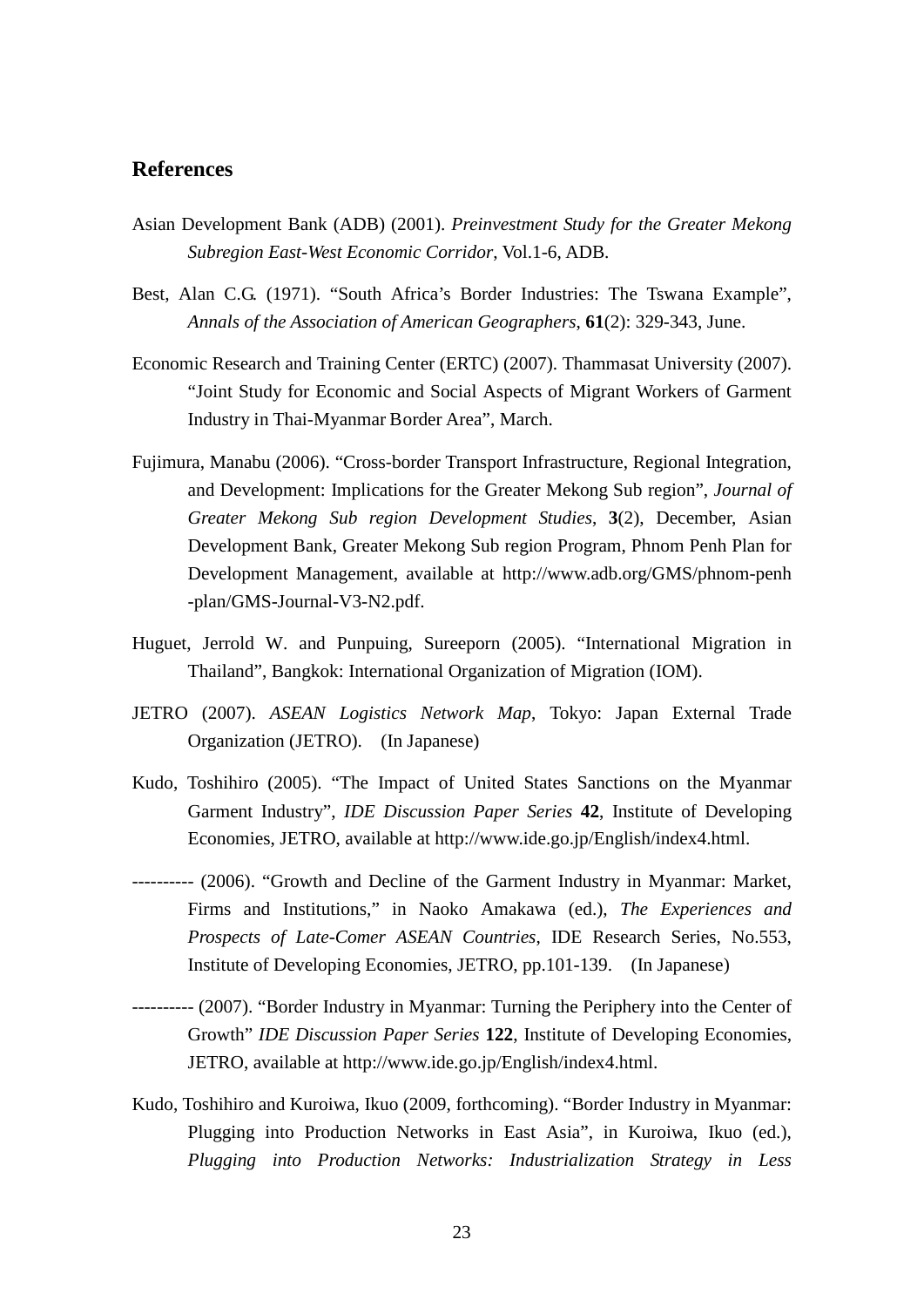*Developed Southeast Asian Countries*, Singapore: ISEAS.

- Min Tang and Myo Thant (1994). "Growth Triangles: Conceptual and Operational Considerations", in Myo Thant, Min Tang and Hiroshi Kakazu (eds.), *Growth Triangles in Asia: A New Approach to Regional Economic Cooperation*, Hong Kong: Oxford University Press, pp. 1-28.
- Rivera-Batiz, Francisco (1986). "Can Border Industries Be a Substitute for Immigration?" *The American Economic Review*, Papers and Proceedings of the Ninety-Eighth Annual Meeting of the American Economic Association, **76**(2): 263-268, May.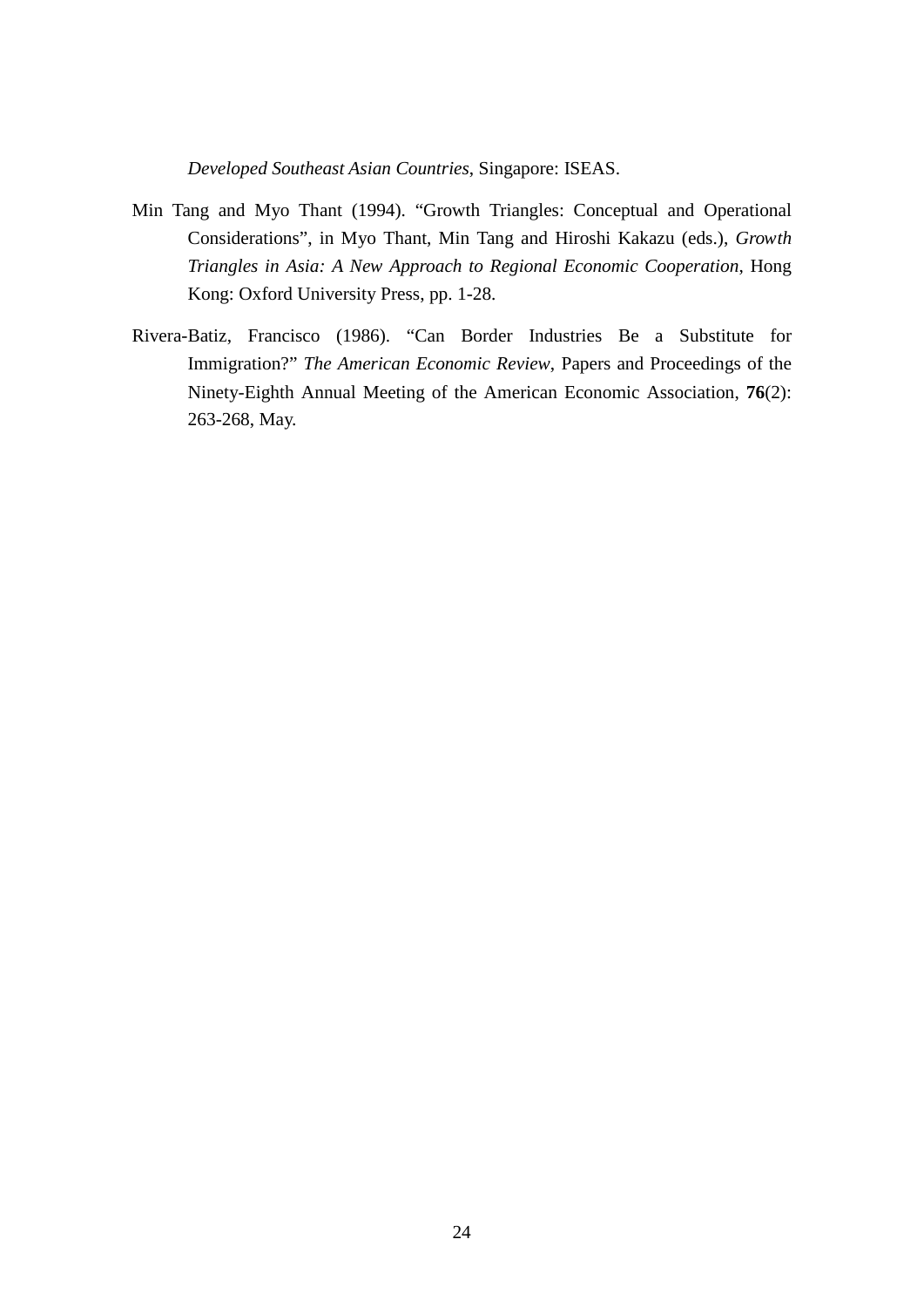| No.     | <b>Author(s)</b>                                                        | <b>Title</b>                                                                                                                               | Year        |
|---------|-------------------------------------------------------------------------|--------------------------------------------------------------------------------------------------------------------------------------------|-------------|
| 2009-15 | <b>Toshihiro KUDO</b>                                                   | Border Area Development in the GMS:<br>Turning the Periphery into the Center of Growth                                                     | May<br>2009 |
| 2009-14 | Claire HOLLWEG and<br>Marn-Heong WONG                                   | Measuring Regulatory Restrictions in Logistics<br>Services                                                                                 | May<br>2009 |
| 2009-13 | Loreli C. De DIOS                                                       | <b>Business View on Trade Facilitation</b>                                                                                                 | May<br>2009 |
| 2009-12 | Patricia SOURDIN and<br><b>Richard POMFRET</b>                          | Monitoring Trade costs in Southeast Asia                                                                                                   | Apr<br>2009 |
| 2009-11 | Philippa DEE and<br>Huong DINH                                          | Barriers to Trade in Health and Financial Services in<br><b>ASEAN</b>                                                                      | Apr<br>2009 |
| 2009-10 | Sayuri SHIRAI                                                           | The Impact of the US Subprime Mortgage Crisis on<br>the World and East Asia -Through Analyses of<br><b>Cross-border Capital Movements-</b> | Apr<br>2009 |
| 2009-09 | Mitsuyo ANDO and<br>Akie IRIYAMA                                        | International Production Networks and Export/Import<br>Responsiveness to Exchange Rates:<br>The Case of Japanese Manufacturing Firms       | Mar<br>2009 |
| 2009-08 | Archanun<br><b>KOHPAIBOON</b>                                           | Vertical and Horizontal FDI Technology Spillovers:<br>Evidence from Thai Manufacturing                                                     | Mar<br>2009 |
| 2009-07 | Kazunobu HAYAKAWA,<br>Fukunari KIMURA, and<br>Toshiyuki MATSUURA        | Gains from Fragmentation at the Firm Level:<br>Evidence from Japanese Multinationals in East Asia                                          | Mar<br>2009 |
| 2009-06 | Dionisius A. NARJOKO                                                    | Plant Entry in a More Liberalised Industrialisation<br>An Experience of Indonesian<br>Process:<br>Manufacturing during the 1990s           | Mar<br>2009 |
| 2009-05 | Kazunobu HAYAKAWA,<br>Fukunari KIMURA, and<br><b>Tomohiro MACHIKITA</b> | Firm-level Analysis of Globalization:<br>A Survey                                                                                          | Mar<br>2009 |
| 2009-04 | Chin Hee HAHN and<br>Chang-Gyun PARK                                    | Learning-by-exporting in Korean Manufacturing:<br>A Plant-level Analysis                                                                   | Mar<br>2009 |
| 2009-03 | Ayako OBASHI                                                            | Stability of Production Networks in East Asia:<br>Duration and Survival of Trade                                                           | Mar<br>2009 |

# **ERIA Discussion Paper Series**